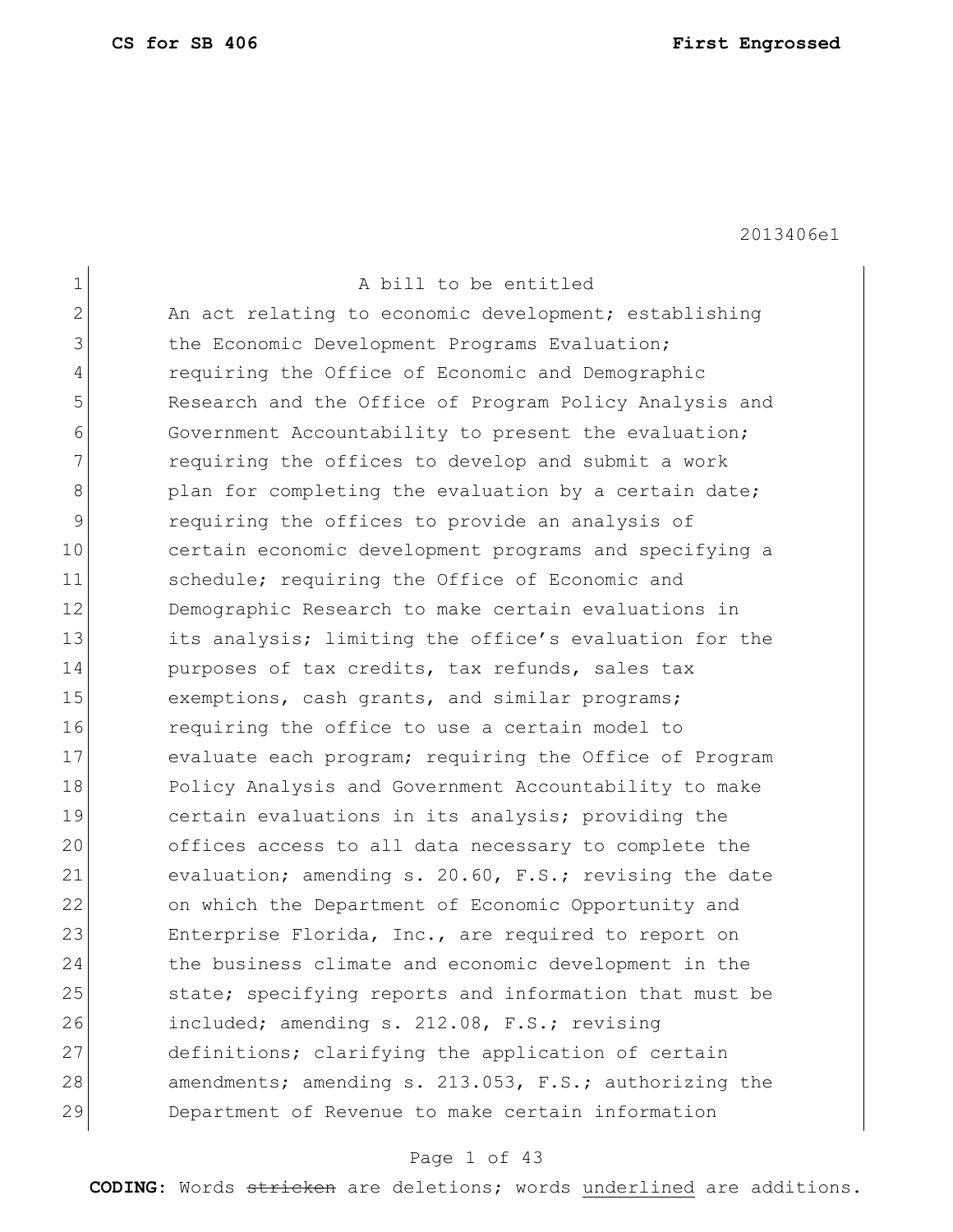2013406e1

30 available to the director of the Office of Program 31 Policy Analysis and Government Accountability and the 32 coordinator of the Office of Economic and Demographic 33 Research; authorizing the offices to share certain 34 information; amending s. 220.194, F.S.; requiring the 35 annual report for the Florida Space Business 36 Incentives Act to be included in the annual incentives 37 report; deleting certain reporting requirements; 38 amending s. 288.005, F.S.; providing a definition; 39 amending s. 288.012, F.S.; requiring each State of 40 Florida international office to submit a report to 41 Enterprise Florida, Inc., for inclusion in its annual 42 report; deleting a reporting date; amending s. 43 288.061, F.S.; requiring the Department of Economic 44 Opportunity to analyze each economic development 45 incentive application; prohibiting the executive 46 director from approving an economic development 47 incentive application unless a specified written 48 declaration is received; amending s. 288.0656, F.S.; 49 requiring the Rural Economic Development Initiative to 50 submit a report to supplement the Department of 51 Economic Opportunity's annual report; deleting certain 52 reporting requirements; creating s. 288.076, F.S.; 53 providing definitions; requiring the department to 54 publish on a website specified information concerning 55 state investment in economic development programs; 56 requiring the department to use methodology and 57 formulas established by the Office of Economic and 58 Demographic Research for specified calculations;

## Page 2 of 43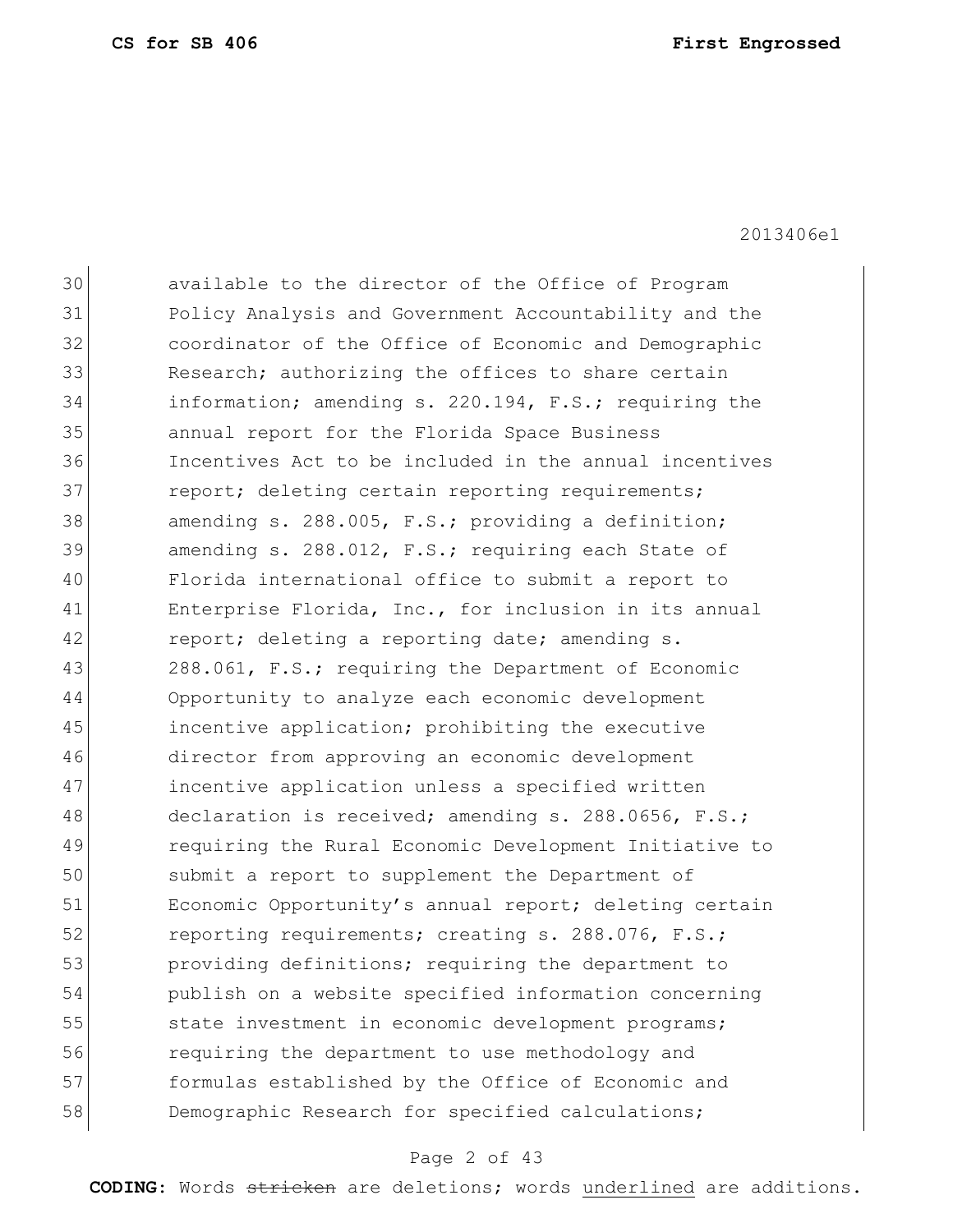| 59 | requiring the Office of Economic and Demographic       |
|----|--------------------------------------------------------|
| 60 | Research to provide a description of specified         |
| 61 | methodology and formulas to the department and         |
| 62 | requiring the department to publish this description   |
| 63 | on its website within a specified period; providing    |
| 64 | procedures and requirements for reviewing, updating,   |
| 65 | and supplementing specified published information;     |
| 66 | requiring the department to annually publish           |
| 67 | information relating to the progress of Quick Action   |
| 68 | Closing Fund projects; requiring the department to     |
| 69 | publish certain confidential information pertaining to |
| 70 | participant businesses upon expiration of a specified  |
| 71 | confidentiality period; requiring the department to    |
| 72 | publish certain reports concerning businesses that     |
| 73 | fail to complete tax refund agreements under the tax   |
| 74 | refund program for qualified target industry           |
| 75 | businesses; providing for construction and legislative |
| 76 | intent; authorizing the department to adopt rules;     |
| 77 | repealing s. $288.095(3)(c)$ , F.S., relating to the   |
| 78 | annual report by Enterprise Florida, Inc., of programs |
| 79 | funded by the Economic Development Incentives Account; |
| 80 | amending s. 288.106, F.S.; deleting and adding         |
| 81 | provisions relating to the application and approval    |
| 82 | process of the tax refund program for qualified target |
| 83 | industry businesses; requiring the Department of       |
| 84 | Economic Opportunity to include information on         |
| 85 | qualified target industry businesses in the annual     |
| 86 | incentives report; deleting certain reporting          |
| 87 | requirements; amending 288.107, F.S.; revising         |
|    |                                                        |

# Page 3 of 43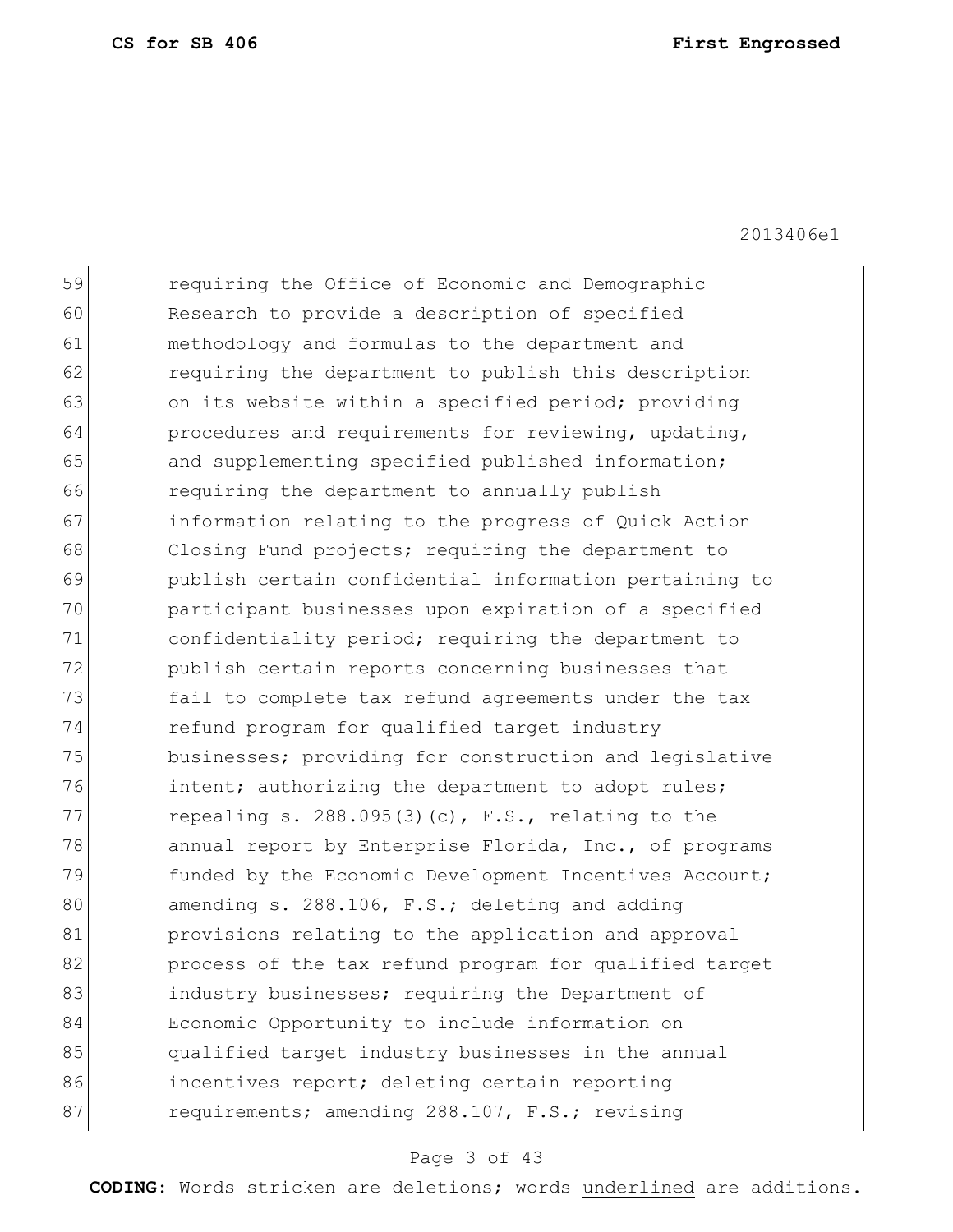88 definitions; revising provisions to conform to changes 89 made by the act; revising the minimum criteria for 90 participation in the brownfield redevelopment bonus 91 refund; amending s. 288.1081, F.S.; requiring the use 92 of loan funds from the Economic Gardening Business 93 Loan Pilot Program to be included in the department's 94 annual report; deleting certain reporting 95 requirements; amending s. 288.1082, F.S.; requiring 96 blog the progress of the Economic Gardening Technical 97 Assistance Pilot Program to be included in the 98 department's annual report; deleting certain reporting 99 requirements; amending s. 288.1088, F.S.; requiring 100 the department to validate contractor performance for 101 the Quick Action Closing Fund and include the 102 performance validation in the annual incentives 103 report; deleting certain reporting requirements; 104 amending s. 288.1089, F.S.; requiring that certain 105 **projects** in the Innovation Incentive Program provide a 106 cumulative break-even economic benefit; requiring the 107 department to report information relating to the 108 Innovation Incentive Program in the annual incentives 109 report; deleting certain reporting requirements; 110 deleting provisions that require the Office of Program 111 Policy Analysis and Government Accountability and the 112 Auditor General's Office to report on the Innovation 113 Incentive Program; amending s. 288.1253, F.S.; 114 revising a reporting date; requiring expenditures of 115 the Office of Film and Entertainment to be included in 116 the annual entertainment industry financial incentive

## Page 4 of 43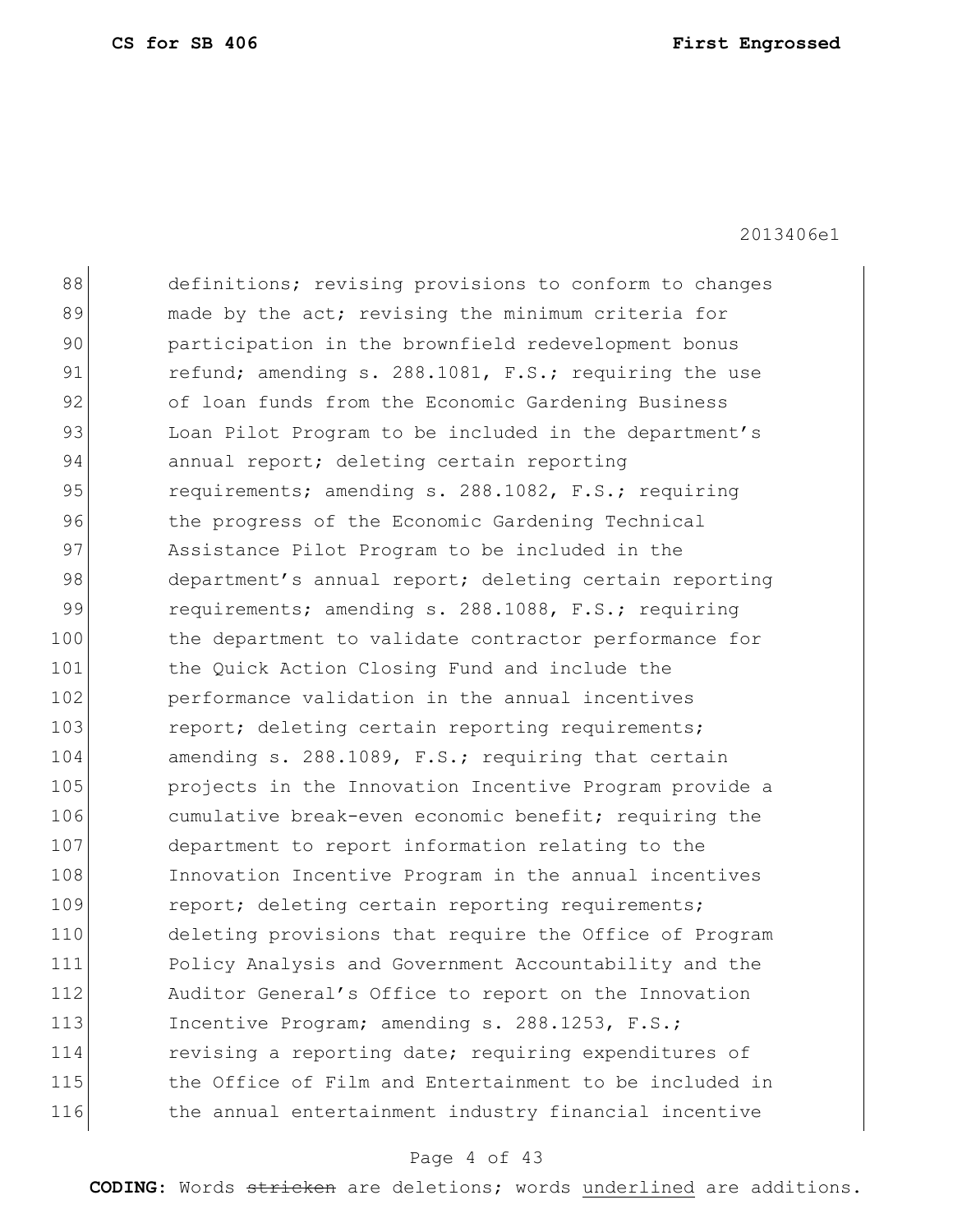2013406e1

117 program report; amending s. 288.1254, F.S.; revising a 118 reporting date; requiring the annual entertainment 119 industry financial incentive program report to include 120 certain information; amending s. 288.1258, F.S.; 121 **revising a reporting date; requiring the report** 122 detailing the relationship between tax exemptions and 123 incentives to industry growth to be included in the 124 annual entertainment industry financial incentive 125 program report; amending s. 288.714, F.S.; requiring 126 the Department of Economic Opportunity's annual report 127 to include a report on the Black Business Loan 128 Program; deleting certain reporting requirements; 129 amending s. 288.7771, F.S.; requiring the Florida 130 Export Finance Corporation to submit a report to 131 Enterprise Florida, Inc.; amending s. 288.903, F.S.; 132 requiring Enterprise Florida, Inc., with the 133 Department of Economic Opportunity, to prepare an 134 annual incentives report; repealing s. 288.904(6), 135 F.S., relating to Enterprise Florida, Inc., which 136 requires the department to report the return on the 137 public's investment; amending s. 288.906, F.S.; 138 requiring certain reports to be included in the 139 Enterprise Florida, Inc., annual report; amending s. 140 288.907, F.S.; requiring Enterprise Florida, Inc., 141 With the Department of Economic Opportunity, to 142 **prepare the annual incentives report; requiring the** 143 annual incentives report to include certain 144 information; deleting a provision requiring the 145 Division of Strategic Business Development to assist

## Page 5 of 43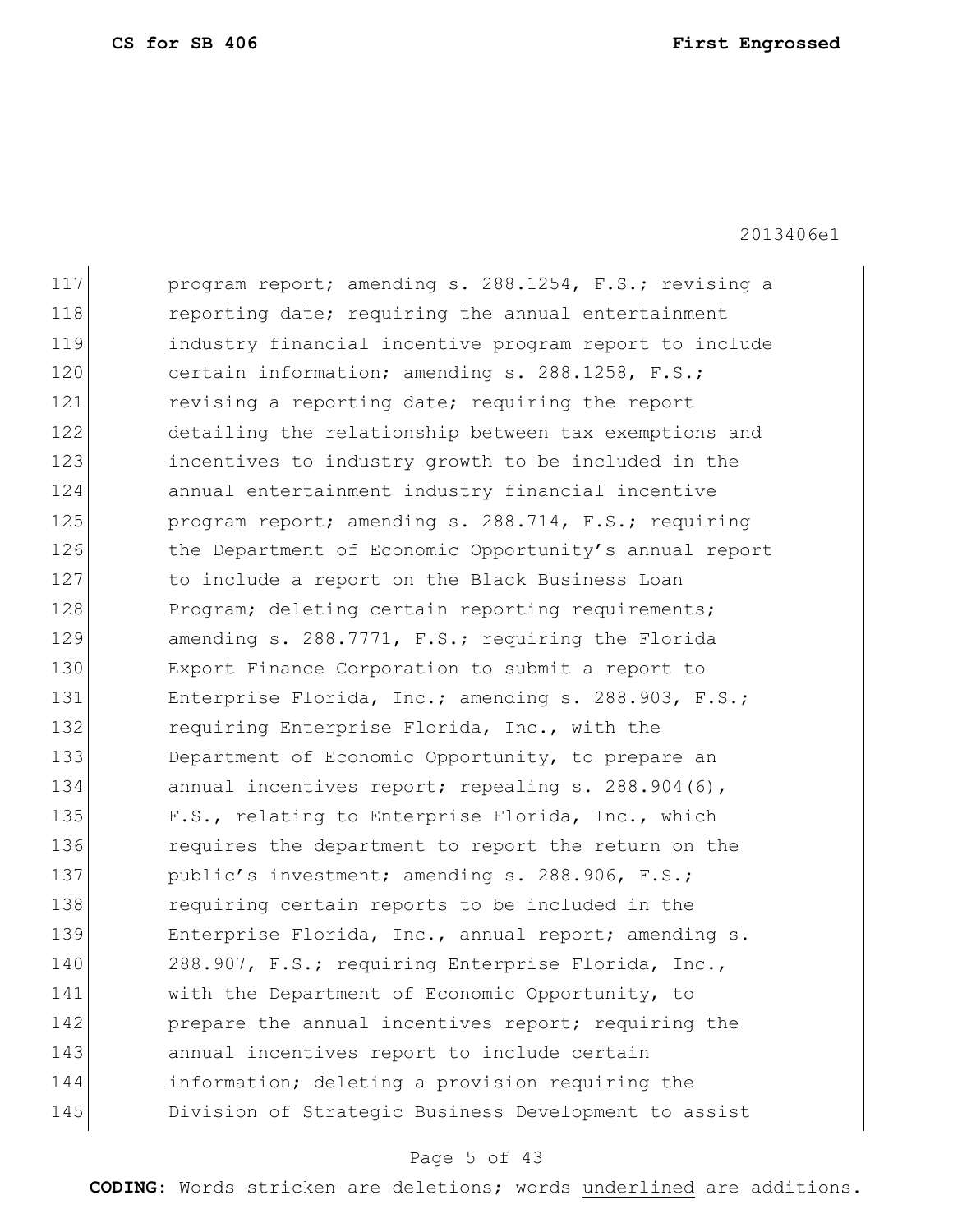2013406e1

| 146 | Enterprise Florida, Inc., with the report; amending s.        |
|-----|---------------------------------------------------------------|
| 147 | 288.92, F.S.; requiring each division of Enterprise           |
| 148 | Florida, Inc., to submit a report; amending s.                |
| 149 | 288.95155, F.S.; requiring the financial status of the        |
| 150 | Florida Small Business Technology Growth Program to be        |
| 151 | included in the annual incentives report; amending s.         |
| 152 | 290.0056, F.S.; revising a reporting date; requiring          |
| 153 | the enterprise zone development agency to submit              |
| 154 | certain information for the Department of Economic            |
| 155 | Opportunity's annual report; amending s. 290.014,             |
| 156 | F.S.; revising a reporting date; requiring certain            |
| 157 | reports on enterprise zones to be included in the             |
| 158 | Department of Economic Opportunity's annual report;           |
| 159 | amending s. 331.3051, F.S.; revising a reporting date;        |
| 160 | requiring Space Florida's annual report to include            |
| 161 | certain information; amending s. 331.310, F.S.;               |
| 162 | requiring the Board of Directors of Space Florida to          |
| 163 | supplement Space Florida's annual report with                 |
| 164 | operations information; deleting certain reporting            |
| 165 | requirements; amending s. 446.50, F.S.; requiring the         |
| 166 | Department of Economic Opportunity's annual report to         |
| 167 | include a plan for the displaced homemaker program;           |
| 168 | deleting certain reporting requirements; providing an         |
| 169 | effective date.                                               |
| 170 |                                                               |
| 171 | Be It Enacted by the Legislature of the State of Florida:     |
| 172 |                                                               |
| 173 | Section 1. Economic Development Programs Evaluation.-The      |
| 174 | Office of Economic and Demographic Research and the Office of |
|     |                                                               |

# Page 6 of 43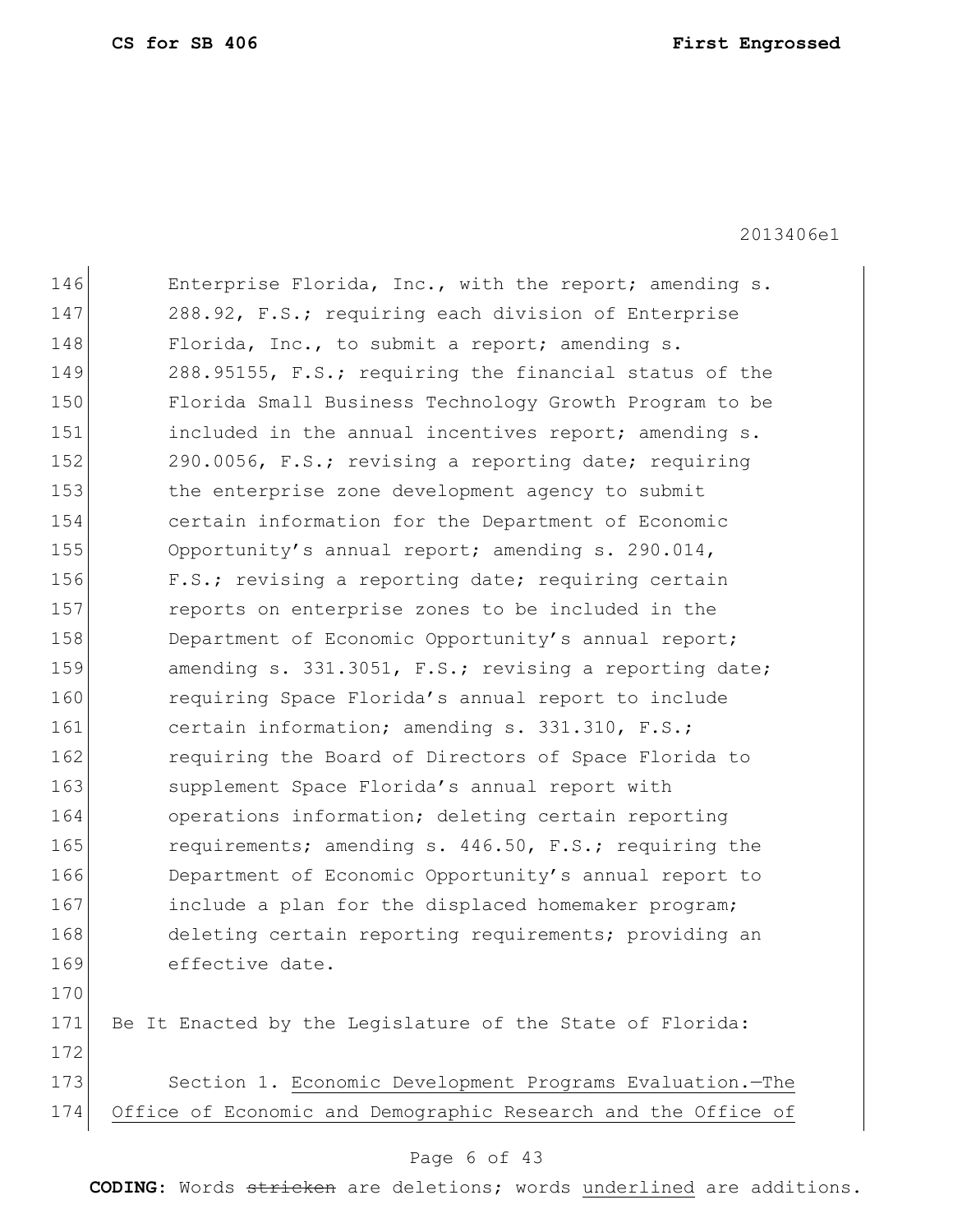175 Program Policy Analysis and Government Accountability (OPPAGA) 176 shall develop and present to the Governor, the President of the 177 Senate, the Speaker of the House of Representatives, and the 178 chairs of the legislative appropriations committees the Economic 179 Development Programs Evaluation. 180 (1) The Office of Economic and Demographic Research and 181 OPPAGA shall coordinate the development of a work plan for 182 completing the Economic Development Programs Evaluation and 183 shall submit the work plan to the President of the Senate and 184 the Speaker of the House of Representatives by July 1, 2013. 185 (2) The Office of Economic and Demographic Research and 186 OPPAGA shall provide a detailed analysis of economic development 187 programs as provided in the following schedule: 188 (a) By January 1, 2014, and every 3 years thereafter, an 189 analysis of the following: 190 1. The capital investment tax credit established under s. 191 220.191, Florida Statutes. 192 2. The qualified target industry tax refund established 193 under s. 288.106, Florida Statutes. 194 3. The brownfield redevelopment bonus refund established 195 under s. 288.107, Florida Statutes. 196 4. High-impact business performance grants established 197 under s. 288.108, Florida Statutes. 198 5. The Quick Action Closing Fund established under s. 199 288.1088, Florida Statutes. 200 6. The Innovation Incentive Program established under s.

201 288.1089, Florida Statutes.

202 7. Enterprise Zone Program incentives established under ss. 203 212.08(5), 212.08(15), 212.096, 220.181, and 220.182, Florida

## Page 7 of 43

**CODING**: Words stricken are deletions; words underlined are additions.

2013406e1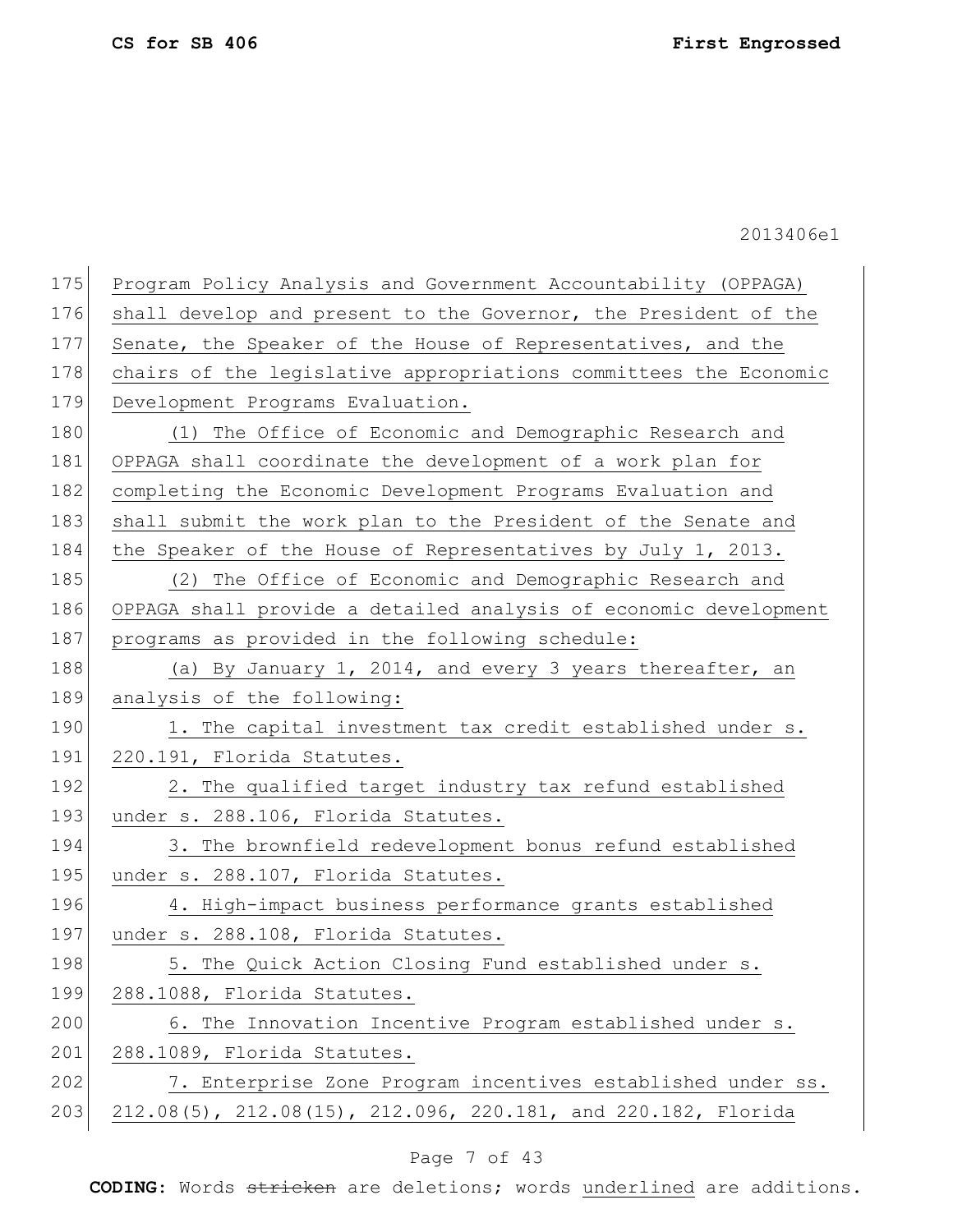2013406e1

| 204 | Statutes.                                                      |
|-----|----------------------------------------------------------------|
| 205 | (b) By January 1, 2015, and every 3 years thereafter, an       |
| 206 | analysis of the following:                                     |
| 207 | 1. The entertainment industry financial incentive program      |
| 208 | established under s. 288.1254, Florida Statutes.               |
| 209 | 2. The entertainment industry sales tax exemption program      |
| 210 | established under s. 288.1258, Florida Statutes.               |
| 211 | 3. VISIT Florida and its programs established or funded        |
| 212 | under ss. 288.122, 288.1226, 288.12265, and 288.124, Florida   |
| 213 | Statutes.                                                      |
| 214 | 4. The Florida Sports Foundation and related programs          |
| 215 | established under ss. 288.1162, 288.11621, 288.1166, 288.1167, |
| 216 | 288.1168, 288.1169, and 288.1171, Florida Statutes.            |
| 217 | (c) By January 1, 2016, and every 3 years thereafter, an       |
| 218 | analysis of the following:                                     |
| 219 | 1. The qualified defense contractor and space flight           |
| 220 | business tax refund program established under s. 288.1045,     |
| 221 | Florida Statutes.                                              |
| 222 | 2. The tax exemption for semiconductor, defense, or space      |
| 223 | technology sales established under s. 212.08(5)(j), Florida    |
| 224 | Statutes.                                                      |
| 225 | 3. The Military Base Protection Program established under      |
| 226 | s. 288.980, Florida Statutes.                                  |
| 227 | 4. The Manufacturing and Spaceport Investment Incentive        |
| 228 | Program established under s. 288.1083, Florida Statutes.       |
| 229 | 5. The Quick Response Training Program established under s.    |
| 230 | 288.047, Florida Statutes.                                     |
| 231 | 6. The Incumbent Worker Training Program established under     |
| 232 | s. 445.003, Florida Statutes.                                  |
|     |                                                                |

# Page 8 of 43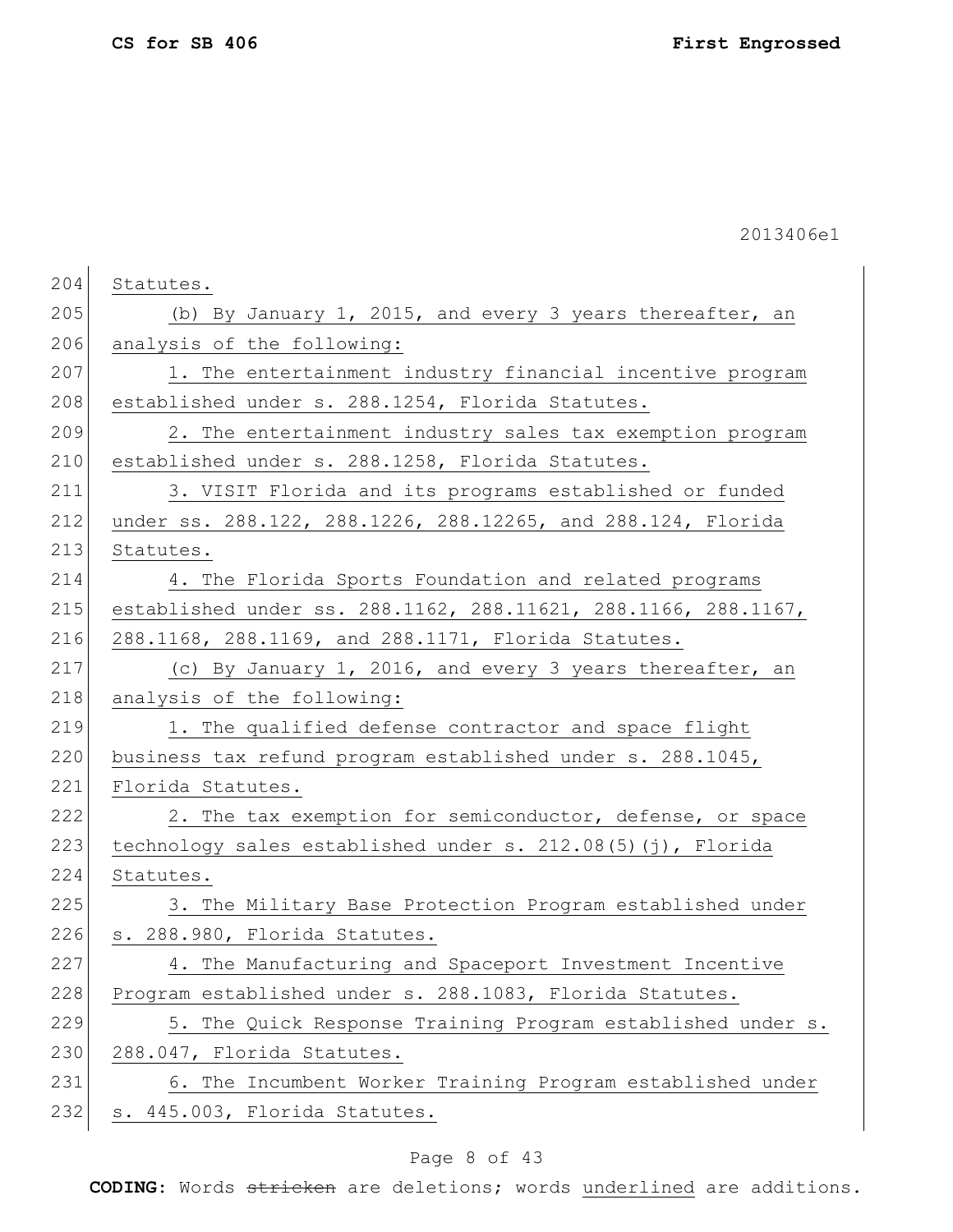| 233 | 7. International trade and business development programs         |
|-----|------------------------------------------------------------------|
| 234 | established or funded under s. 288.826, Florida Statutes.        |
| 235 | (3) Pursuant to the schedule established in subsection $(2)$ ,   |
| 236 | the Office of Economic and Demographic Research shall evaluate   |
| 237 | and determine the economic benefits, as defined in s. 288.005,   |
| 238 | Florida Statutes, of each program over the previous 3 years. The |
| 239 | analysis must also evaluate the number of jobs created, the      |
| 240 | increase or decrease in personal income, and the impact on state |
| 241 | gross domestic product from the direct, indirect, and induced    |
| 242 | effects of the state's investment in each program over the       |
| 243 | previous 3 years.                                                |
| 244 | (a) For the purpose of evaluating tax credits, tax refunds,      |
| 245 | sales tax exemptions, cash grants, and similar programs, the     |
| 246 | Office of Economic and Demographic Research shall evaluate data  |
| 247 | only from those projects in which businesses received state      |
| 248 | funds during the evaluation period. Such projects may be fully   |
| 249 | completed, partially completed with future fund disbursal        |
| 250 | possible pending performance measures, or partially completed    |
| 251 | with no future fund disbursal possible as a result of a          |
| 252 | business's inability to meet performance measures.               |
| 253 | (b) The analysis must use the model developed by the Office      |
| 254 | of Economic and Demographic Research, as required in s. 216.138, |
| 255 | Florida Statutes, to evaluate each program. The office shall     |
| 256 | provide a written explanation of the key assumptions of the      |
| 257 | model and how it is used. If the office finds that another       |
| 258 | evaluation model is more appropriate to evaluate a program, it   |
| 259 | may use another model, but it must provide an explanation as to  |
| 260 | why the selected model was more appropriate.                     |
| 261 | (4) Pursuant to the schedule established in subsection $(2)$ ,   |

# Page 9 of 43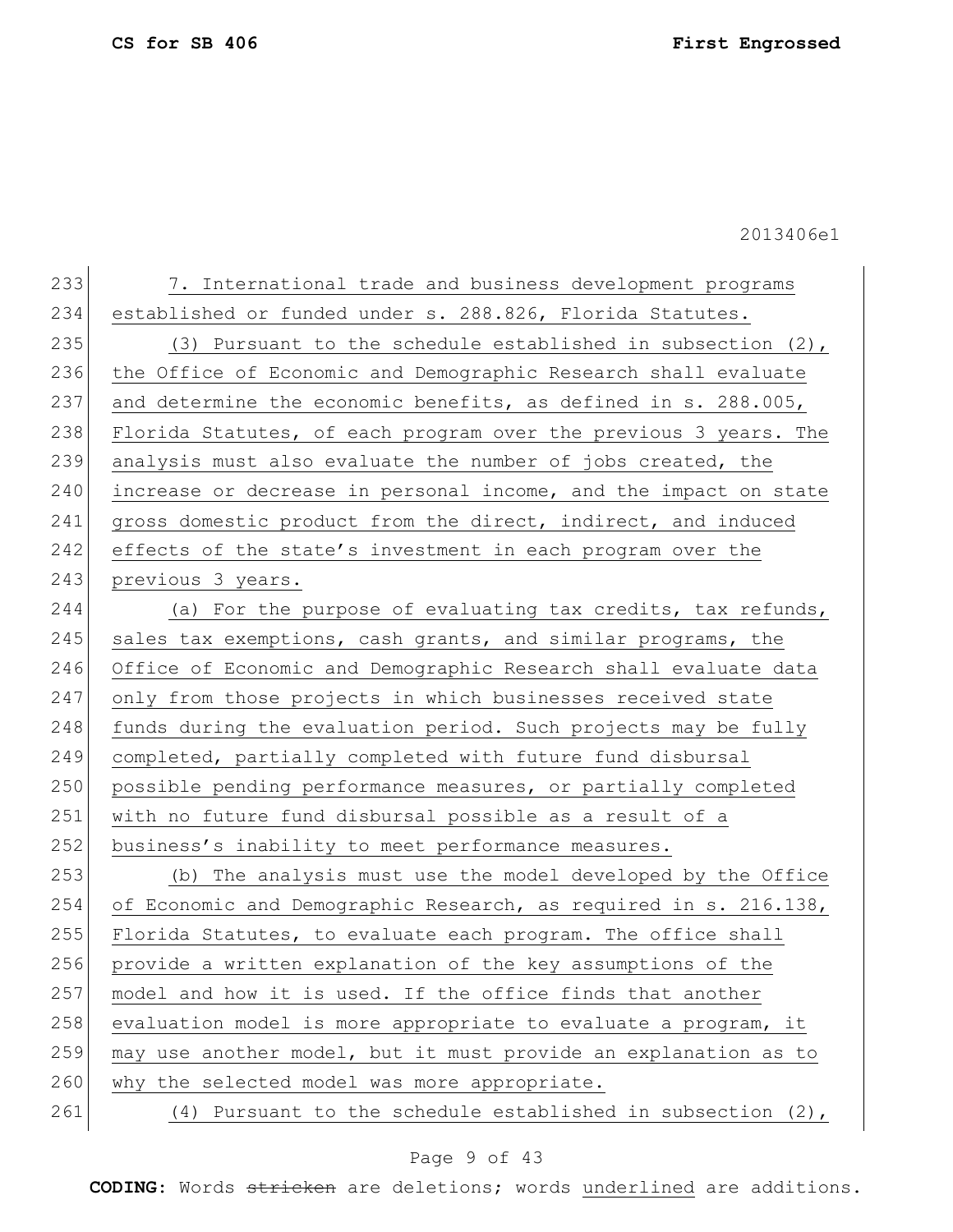| 262 | OPPAGA shall evaluate each program over the previous 3 years for |
|-----|------------------------------------------------------------------|
| 263 | its effectiveness and value to the taxpayers of this state and   |
| 264 | include recommendations on each program for consideration by the |
| 265 | Legislature. The analysis may include relevant economic          |
| 266 | development reports or analyses prepared by the Department of    |
| 267 | Economic Opportunity, Enterprise Florida, Inc., or local or      |
| 268 | regional economic development organizations; interviews with the |
| 269 | parties involved; or any other relevant data.                    |
| 270 | (5) The Office of Economic and Demographic Research and          |
| 271 | OPPAGA must be given access to all data necessary to complete    |
| 272 | the Economic Development Programs Evaluation, including any      |
| 273 | confidential data. The offices may collaborate on data           |
| 274 | collection and analysis.                                         |
| 275 | Section 2. Subsection (10) of section 20.60, Florida             |
| 276 | Statutes, is amended to read:                                    |
| 277 | 20.60 Department of Economic Opportunity; creation; powers       |
| 278 | and duties.-                                                     |
| 279 | (10) The department, with assistance from Enterprise             |
| 280 | Florida, Inc., shall, by November 1 January 1 of each year,      |
| 281 | submit an annual report to the Governor, the President of the    |
| 282 | Senate, and the Speaker of the House of Representatives on the   |
| 283 | condition of the business climate and economic development in    |
| 284 | the state.                                                       |
| 285 | (a) The report must shall include the identification of          |
| 286 | problems and a prioritized list of recommendations.              |
| 287 | The report must incorporate annual reports of other<br>(b)       |
| 288 | programs, including:                                             |
| 289 | 1. The displaced homemaker program established under s.          |
| 290 | 446.50.                                                          |
|     |                                                                  |

# Page 10 of 43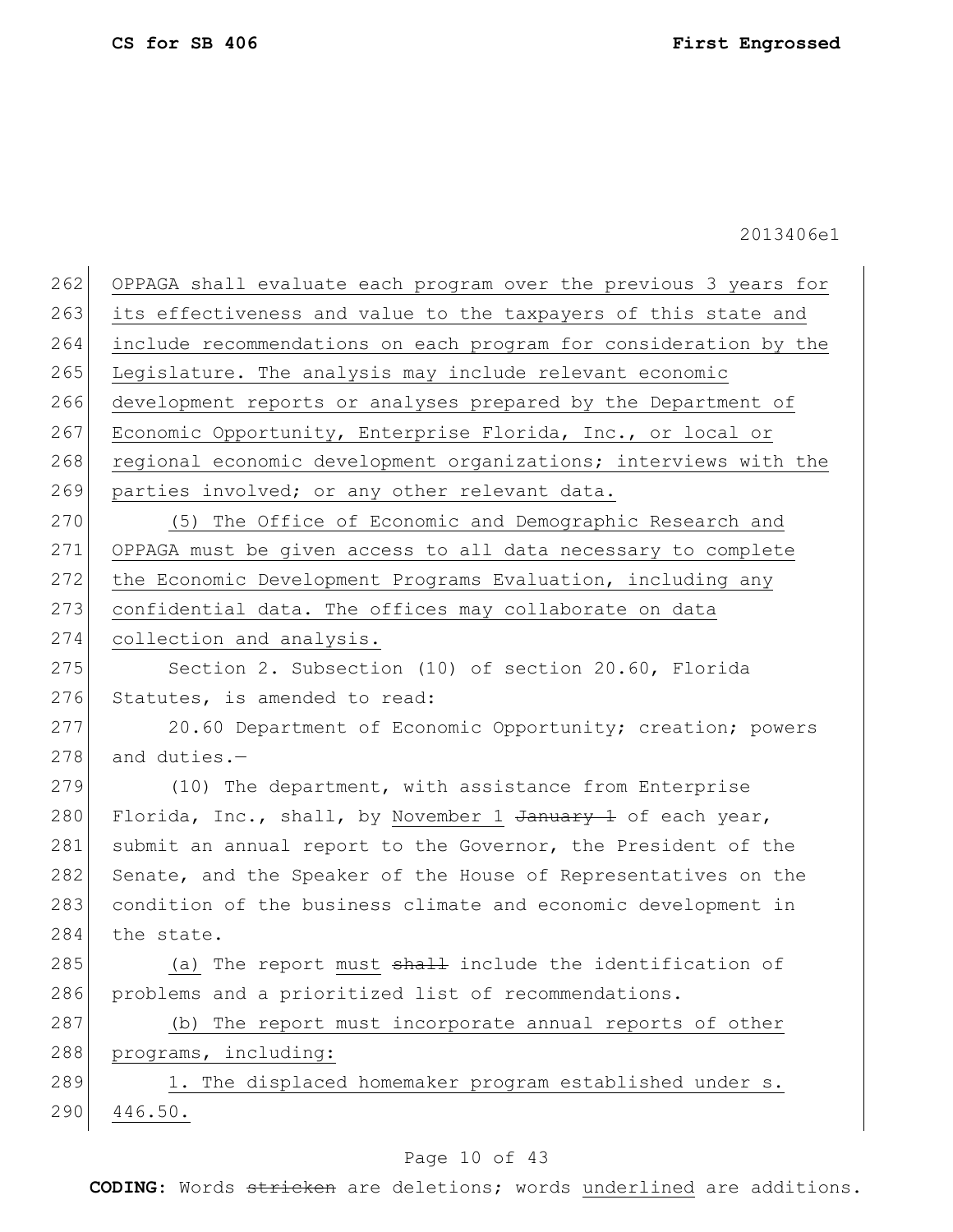2013406e1

Page 11 of 43 291 2. Information provided by the Department of Revenue under 292 s. 290.014. 293 3. Information provided by enterprise zone development 294 agencies under s. 290.0056 and an analysis of the activities and 295 accomplishments of each enterprise zone. 296 4. The Economic Gardening Business Loan Pilot Program 297 established under s. 288.1081 and the Economic Gardening 298 Technical Assistance Pilot Program established under s. 299 288.1082. 300 5. A detailed report of the performance of the Black 301 Business Loan Program and a cumulative summary of quarterly 302 report data required under s. 288.714. 303 6. The Rural Economic Development Initiative established 304 under s. 288.0656. 305 Section 3. Paragraph (o) of subsection (5) of section 306 212.08, Florida Statutes, is amended to read: 307 212.08 Sales, rental, use, consumption, distribution, and 308 storage tax; specified exemptions. The sale at retail, the 309 rental, the use, the consumption, the distribution, and the 310 storage to be used or consumed in this state of the following 311 are hereby specifically exempt from the tax imposed by this 312 chapter. 313 (5) EXEMPTIONS; ACCOUNT OF USE. 314 (o) *Building materials in redevelopment projects.*— 315 1. As used in this paragraph, the term: 316 a. "Building materials" means tangible personal property 317 that becomes a component part of a housing project or a mixed-318 use project. 319 b. "Housing project" means the conversion of an existing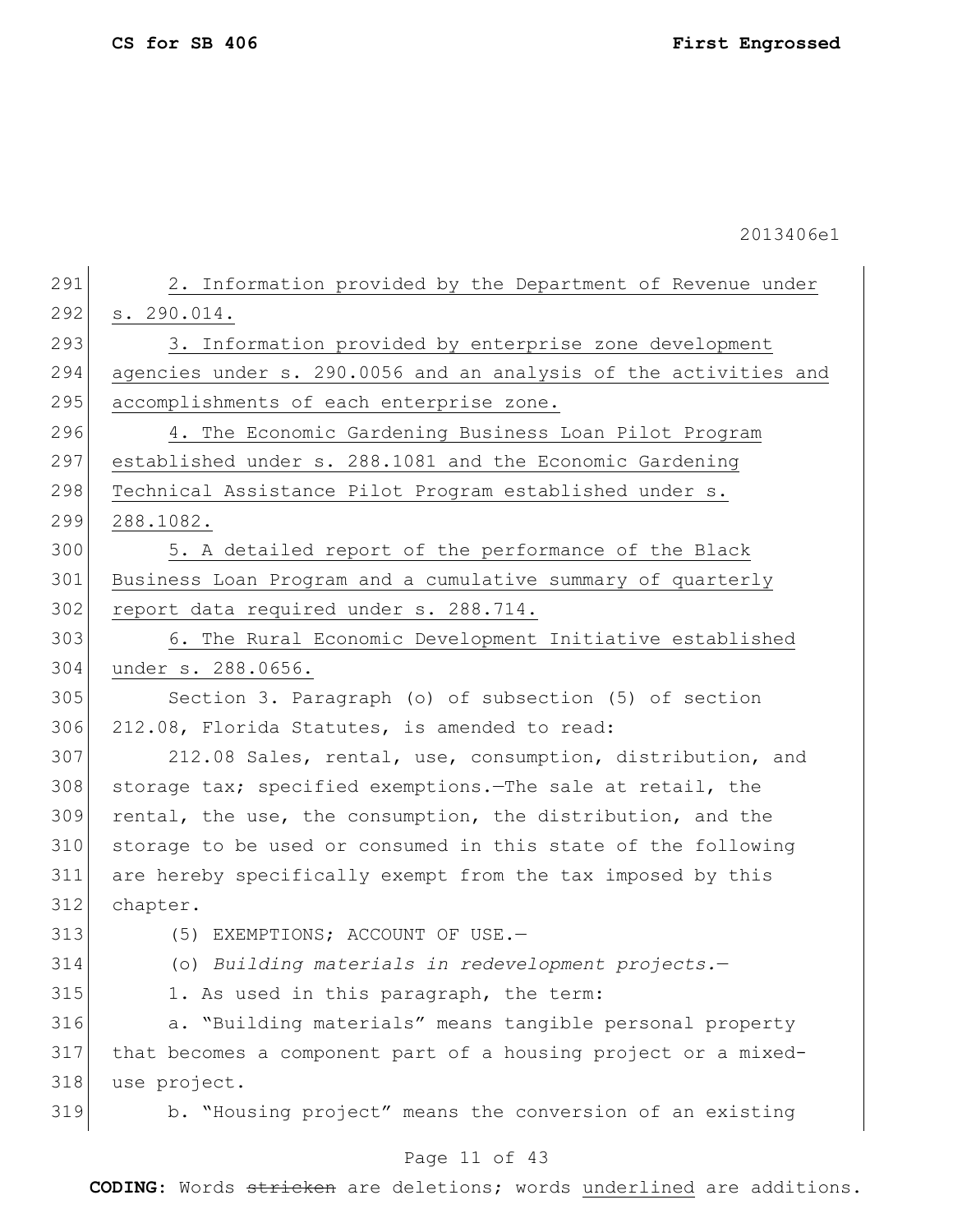manufacturing or industrial building to a housing unit which is 321 units in an urban high-crime area, an enterprise zone, an empowerment zone, a Front Porch Community, a designated brownfield site for which a rehabilitation agreement with the Department of Environmental Protection or a local government delegated by the Department of Environmental Protection has been executed under s. 376.80 and any abutting real property parcel 327 within a brownfield area, or an urban infill area; and in which the developer agrees to set aside at least 20 percent of the housing units in the project for low-income and moderate-income persons or the construction in a designated brownfield area of 331 affordable housing for persons described in s. 420.0004(9), (11), (12), or (17) or in s. 159.603(7).

 c. "Mixed-use project" means the conversion of an existing manufacturing or industrial building to mixed-use units that include artists' studios, art and entertainment services, or other compatible uses. A mixed-use project must be located in an 337 urban high-crime area, an enterprise zone, an empowerment zone, a Front Porch Community, a designated brownfield site for which a rehabilitation agreement with the Department of Environmental Protection or a local government delegated by the Department of Environmental Protection has been executed under s. 376.80 and 342 any abutting real property parcel within a brownfield area, or 343 an urban infill area; and the developer must agree to set aside at least 20 percent of the square footage of the project for 345 low-income and moderate-income housing.

 d. "Substantially completed" has the same meaning as provided in s. 192.042(1).

348 2. Building materials used in the construction of a housing

## Page 12 of 43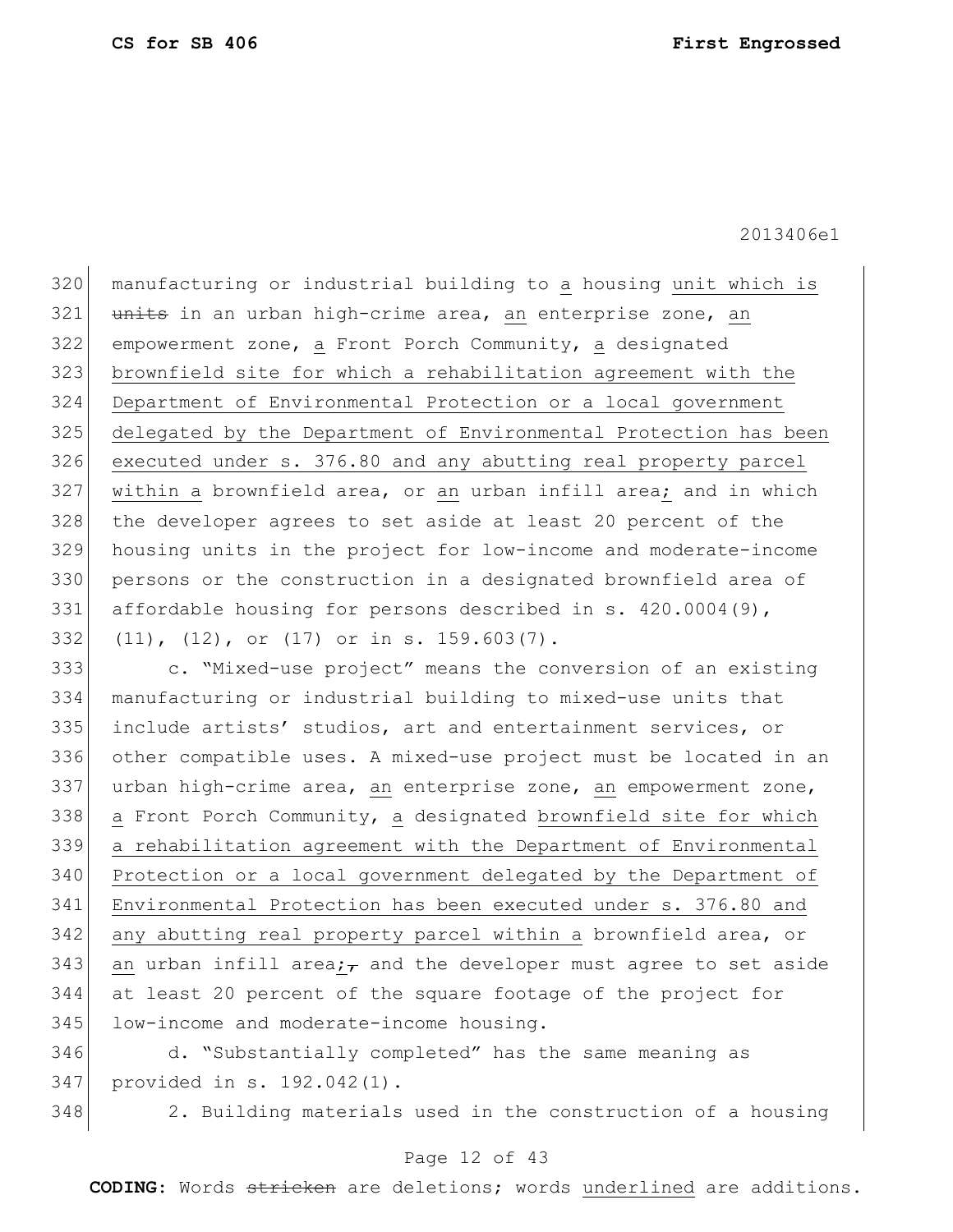2013406e1

 project or mixed-use project are exempt from the tax imposed by this chapter upon an affirmative showing to the satisfaction of 351 the department that the requirements of this paragraph have been met. This exemption inures to the owner through a refund of 353 previously paid taxes. To receive this refund, the owner must file an application under oath with the department which includes:

356 a. The name and address of the owner.

357 b. The address and assessment roll parcel number of the 358 project for which a refund is sought.

359 c. A copy of the building permit issued for the project. 360 d. A certification by the local building code inspector 361 that the project is substantially completed.

 e. A sworn statement, under penalty of perjury, from the general contractor licensed in this state with whom the owner contracted to construct the project, which statement lists the building materials used in the construction of the project and 366 the actual cost thereof, and the amount of sales tax paid on these materials. If a general contractor was not used, the owner 368 shall provide this information in a sworn statement, under penalty of perjury. Copies of invoices evidencing payment of 370 sales tax must be attached to the sworn statement.

 3. An application for a refund under this paragraph must be submitted to the department within 6 months after the date the project is deemed to be substantially completed by the local building code inspector. Within 30 working days after receipt of 375 the application, the department shall determine if it meets the 376 requirements of this paragraph. A refund approved pursuant to this paragraph shall be made within 30 days after formal

## Page 13 of 43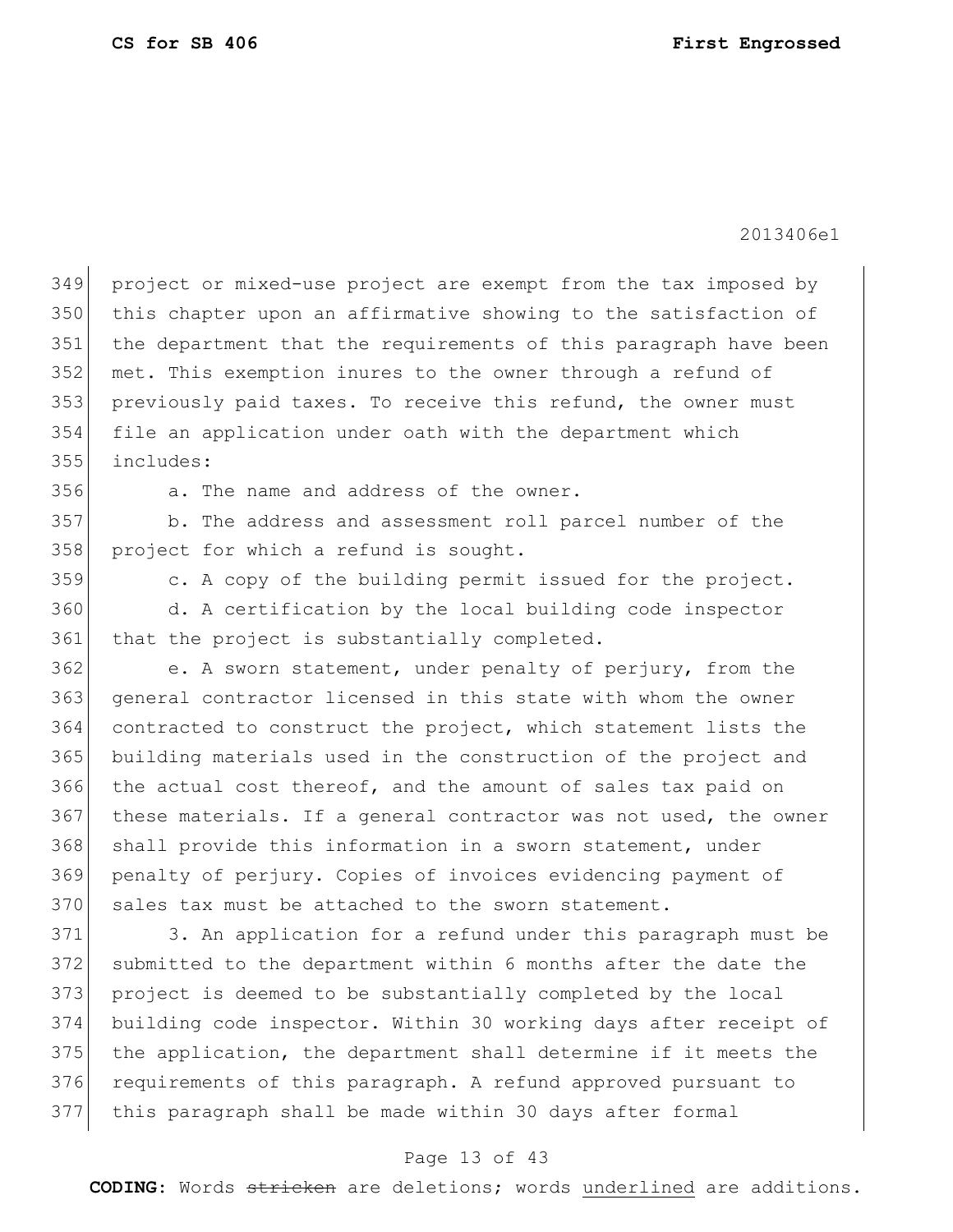2013406e1

| 378 | approval of the application by the department.                   |
|-----|------------------------------------------------------------------|
| 379 | 4. The department shall establish by rule an application         |
| 380 | form and criteria for establishing eligibility for exemption     |
| 381 | under this paragraph.                                            |
| 382 | 5. The exemption shall apply to purchases of materials on        |
| 383 | or after July 1, 2000.                                           |
| 384 | Section 4. The amendments to sections 212.08 and 288.107,        |
| 385 | Florida Statutes, made by this act do not apply to building      |
| 386 | materials purchased before the effective date of this act or to  |
| 387 | contracts for brownfield redevelopment bonus refunds executed by |
| 388 | the Department of Economic Opportunity or Enterprise Florida,    |
| 389 | Inc., before the effective date of this act.                     |
| 390 | Section 5. Paragraph (bb) is added to subsection (8) of          |
| 391 | section 213.053, Florida Statutes, to read:                      |
| 392 | 213.053 Confidentiality and information sharing.-                |
| 393 | (8) Notwithstanding any other provision of this section,         |
| 394 | the department may provide:                                      |
| 395 | (bb) Information to the director of the Office of Program        |
| 396 | Policy Analysis and Government Accountability or his or her      |
| 397 | authorized agent, and to the coordinator of the Office of        |
| 398 | Economic and Demographic Research or his or her authorized       |
| 399 | agent, for purposes of completing the Economic Development       |
| 400 | Programs Evaluation. Information obtained from the department    |
| 401 | pursuant to this paragraph may be shared by the director and the |
| 402 | coordinator, or the director's or coordinator's authorized       |
| 403 | agent, for purposes of completing the Economic Development       |
| 404 | Programs Evaluation.                                             |
| 405 |                                                                  |
| 406 | Disclosure of information under this subsection shall be         |
|     |                                                                  |

# Page 14 of 43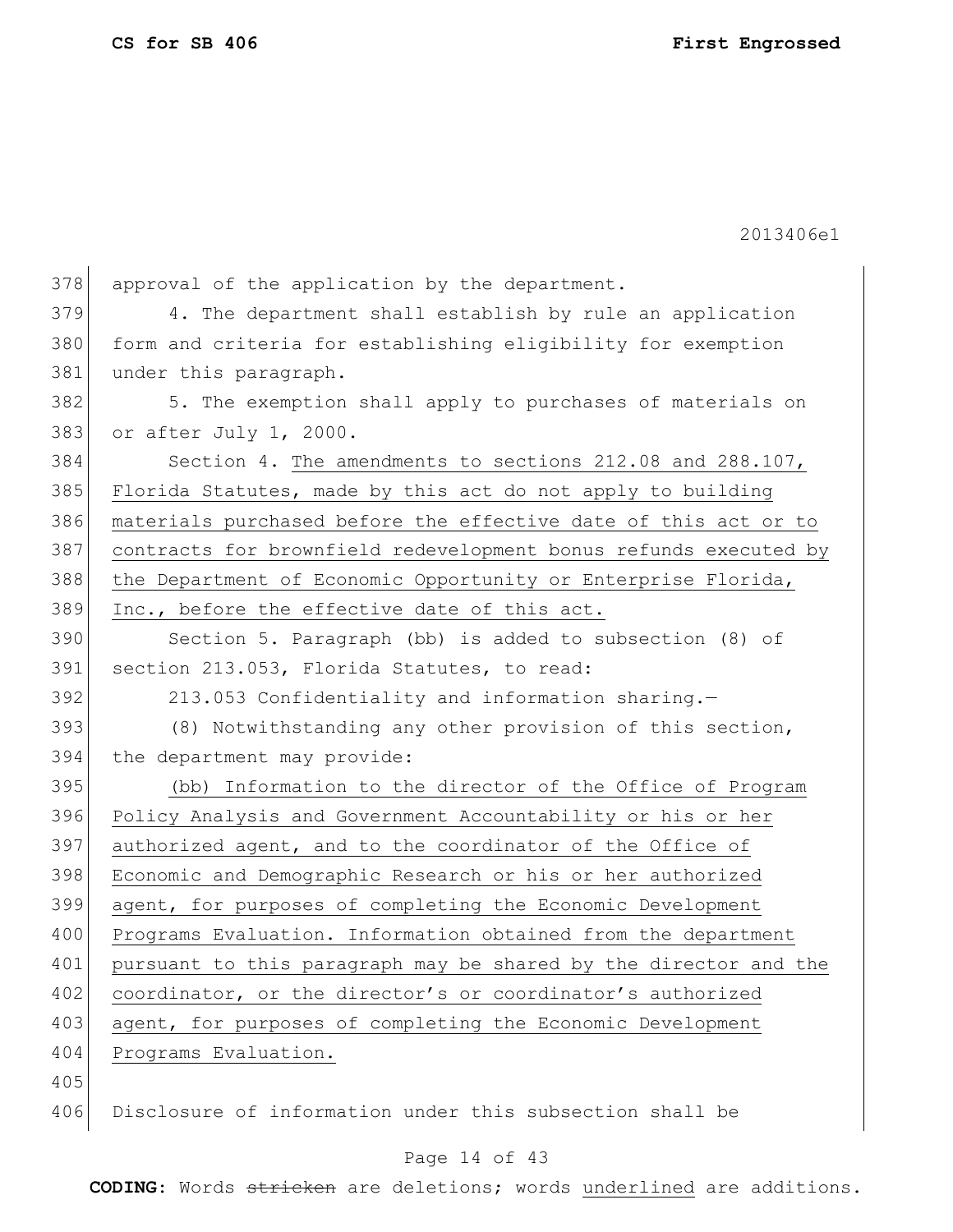| 407 | pursuant to a written agreement between the executive director   |
|-----|------------------------------------------------------------------|
| 408 | and the agency. Such agencies, governmental or nongovernmental,  |
| 409 | shall be bound by the same requirements of confidentiality as    |
| 410 | the Department of Revenue. Breach of confidentiality is a        |
| 411 | misdemeanor of the first degree, punishable as provided by s.    |
| 412 | 775.082 or s. 775.083.                                           |
| 413 | Section 6. Subsection (9) of section 220.194, Florida            |
| 414 | Statutes, is amended to read:                                    |
| 415 | 220.194 Corporate income tax credits for spaceflight             |
| 416 | projects.-                                                       |
| 417 | (9) ANNUAL REPORT. - Beginning in 2014, the Department of        |
| 418 | Economic Opportunity, in cooperation with Space Florida and the  |
| 419 | department, shall include in the submit an annual incentives     |
| 420 | report required under s. 288.907 a summary of summarizing        |
| 421 | activities relating to the Florida Space Business Incentives Act |
| 422 | established under this section to the Governor, the President of |
| 423 | the Senate, and the Speaker of the House of Representatives by   |
| 424 | each November 30.                                                |
| 425 | Section 7. Subsection (4) is added to section 288.005,           |
| 426 | Florida Statutes, to read:                                       |
| 427 | 288.005 Definitions. As used in this chapter, the term:          |
| 428 | (4) "Jobs" means full-time equivalent positions, including,      |
| 429 | but not limited to, positions obtained from a temporary          |
| 430 | employment agency or employee leasing company or through a union |
| 431 | agreement or coemployment under a professional employer          |
| 432 | organization agreement, which result directly from a project in  |
| 433 | this state. This number does not include temporary construction  |
| 434 | jobs involved with the construction of facilities for the        |
| 435 | project.                                                         |
|     |                                                                  |

# Page 15 of 43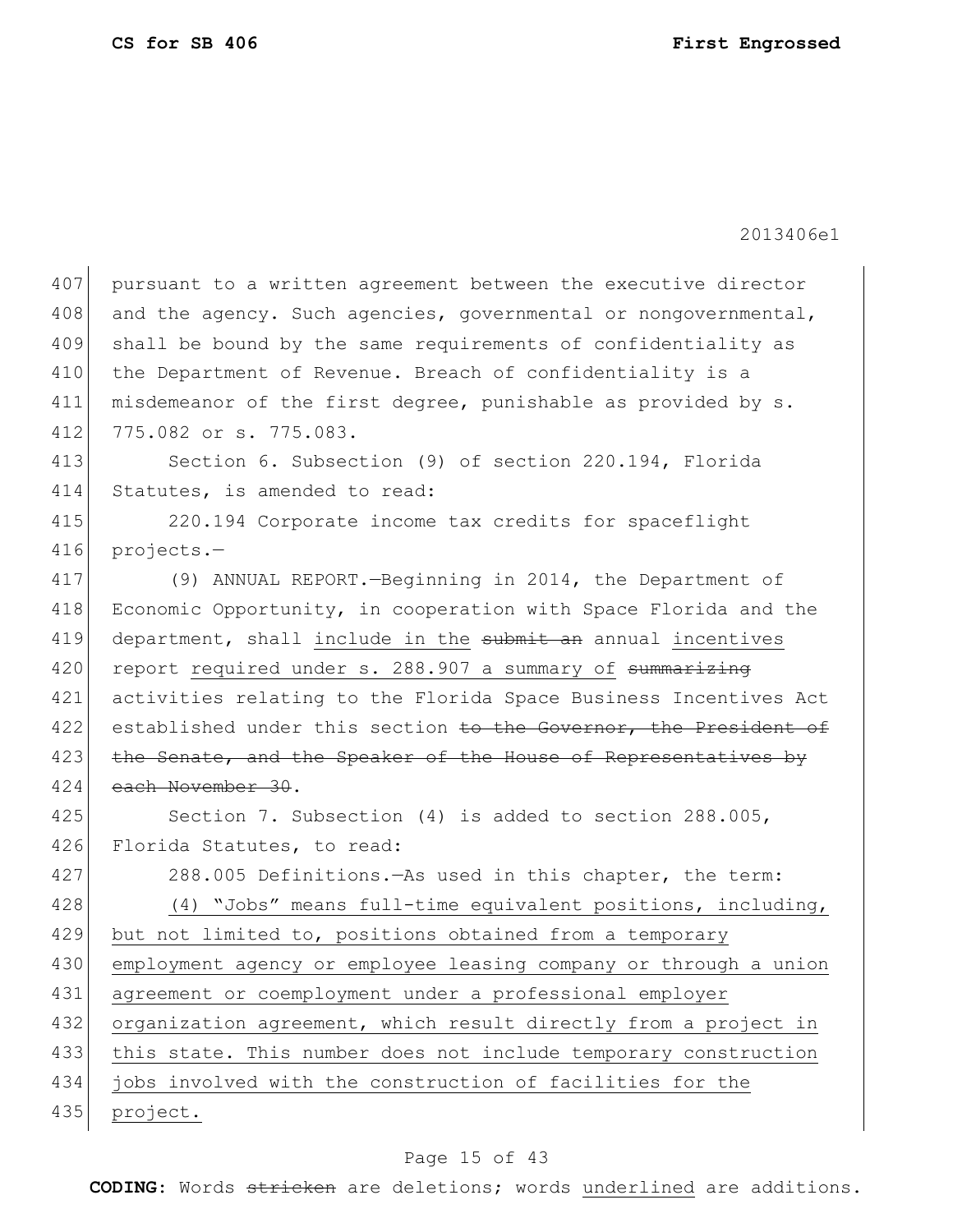2013406e1

436 Section 8. Subsection (3) of section 288.012, Florida 437 Statutes, is amended to read:

438 288.012 State of Florida international offices; state 439 protocol officer; protocol manual.—The Legislature finds that 440 the expansion of international trade and tourism is vital to the 441 overall health and growth of the economy of this state. This 442 expansion is hampered by the lack of technical and business 443 assistance, financial assistance, and information services for 444 businesses in this state. The Legislature finds that these 445 businesses could be assisted by providing these services at 446 State of Florida international offices. The Legislature further 447 finds that the accessibility and provision of services at these 448 offices can be enhanced through cooperative agreements or 449 strategic alliances between private businesses and state, local, 450 and international governmental entities.

451 (3) By October 1 of each year, Each international office 452 shall submit to Enterprise Florida, Inc., the department a 453 complete and detailed report on its activities and 454 accomplishments during the preceding fiscal year for inclusion 455 in the annual report required under s. 288.906. In a format 456 provided by Enterprise Florida, Inc., the report must set forth 457 information on:

458 (a) The number of Florida companies assisted.

459 (b) The number of inquiries received about investment 460 opportunities in this state.

- 461 (c) The number of trade leads generated.
- 462 (d) The number of investment projects announced.
- 463 (e) The estimated U.S. dollar value of sales confirmations.
- 464 (f) The number of representation agreements.

## Page 16 of 43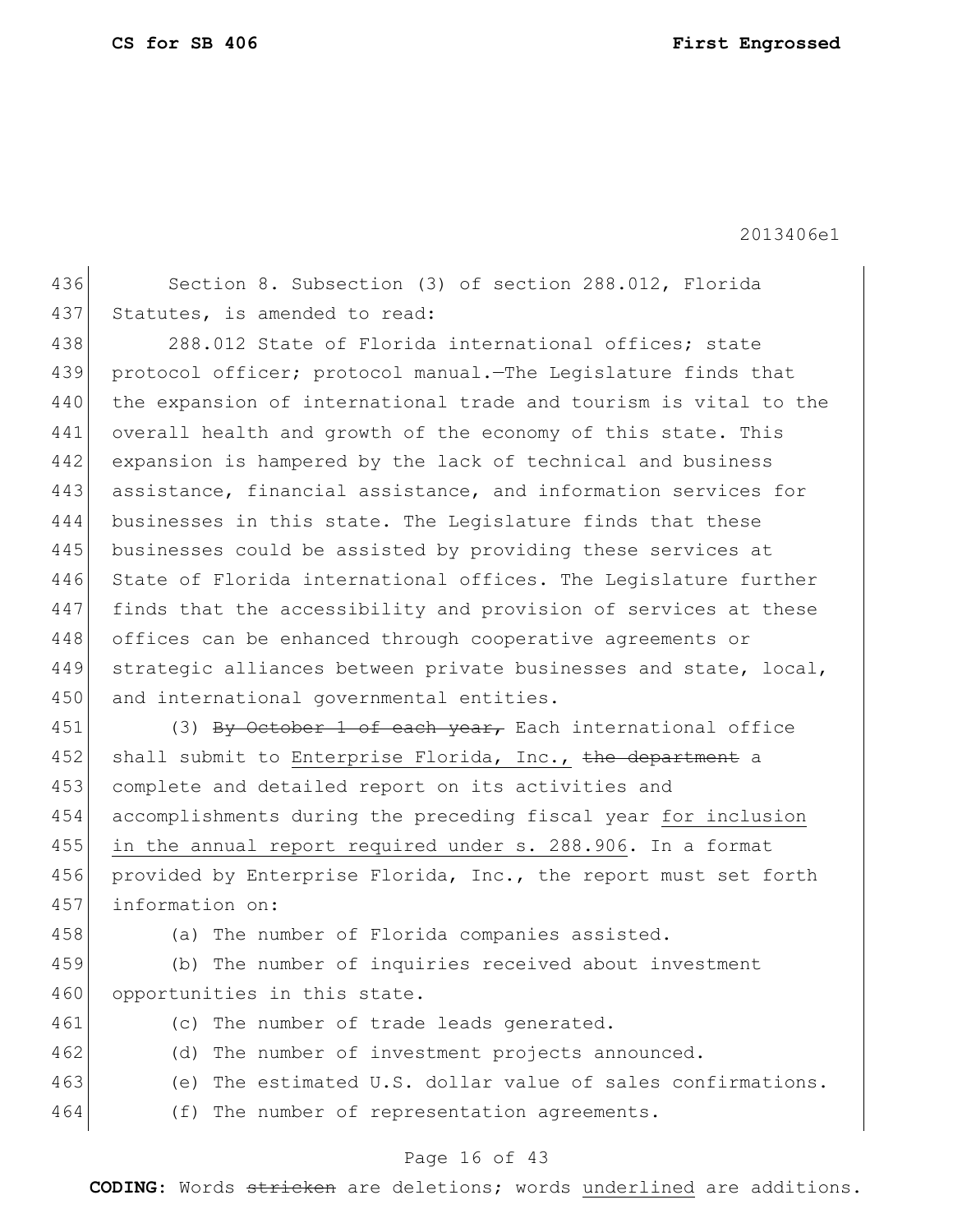2013406e1 465 (g) The number of company consultations. 466 (h) Barriers or other issues affecting the effective 467 operation of the office. 468 (i) Changes in office operations which are planned for the 469 current fiscal year. 470 (j) Marketing activities conducted. 471 (k) Strategic alliances formed with organizations in the 472 country in which the office is located. 473 (1) Activities conducted with Florida's other international 474 offices. 475 (m) Any other information that the office believes would 476 contribute to an understanding of its activities. 477 Section 9. Present subsections (2) and (3) of section 478 288.061, Florida Statutes, are renumbered as subsections (3) and 479  $(4)$ , respectively, and a new subsection  $(2)$  and subsection  $(5)$ 480 are added to that section, to read: 481 288.061 Economic development incentive application 482 process.-483 (2) Beginning July 1, 2013, the department shall review and 484 evaluate each economic development incentive application for the 485 economic benefits of the proposed award of state incentives 486 proposed for the project. The term "economic benefits" has the 487 same meaning as in s. 288.005. The Office of Economic and 488 Demographic Research shall review and evaluate the methodology 489 and model used to calculate the economic benefits. For purposes 490 of this requirement, an amended definition of economic benefits 491 may be developed in conjunction with the Office of Economic and 492 Demographic Research. The Office of Economic and Demographic 493 Research shall report on the methodology and model by September

## Page 17 of 43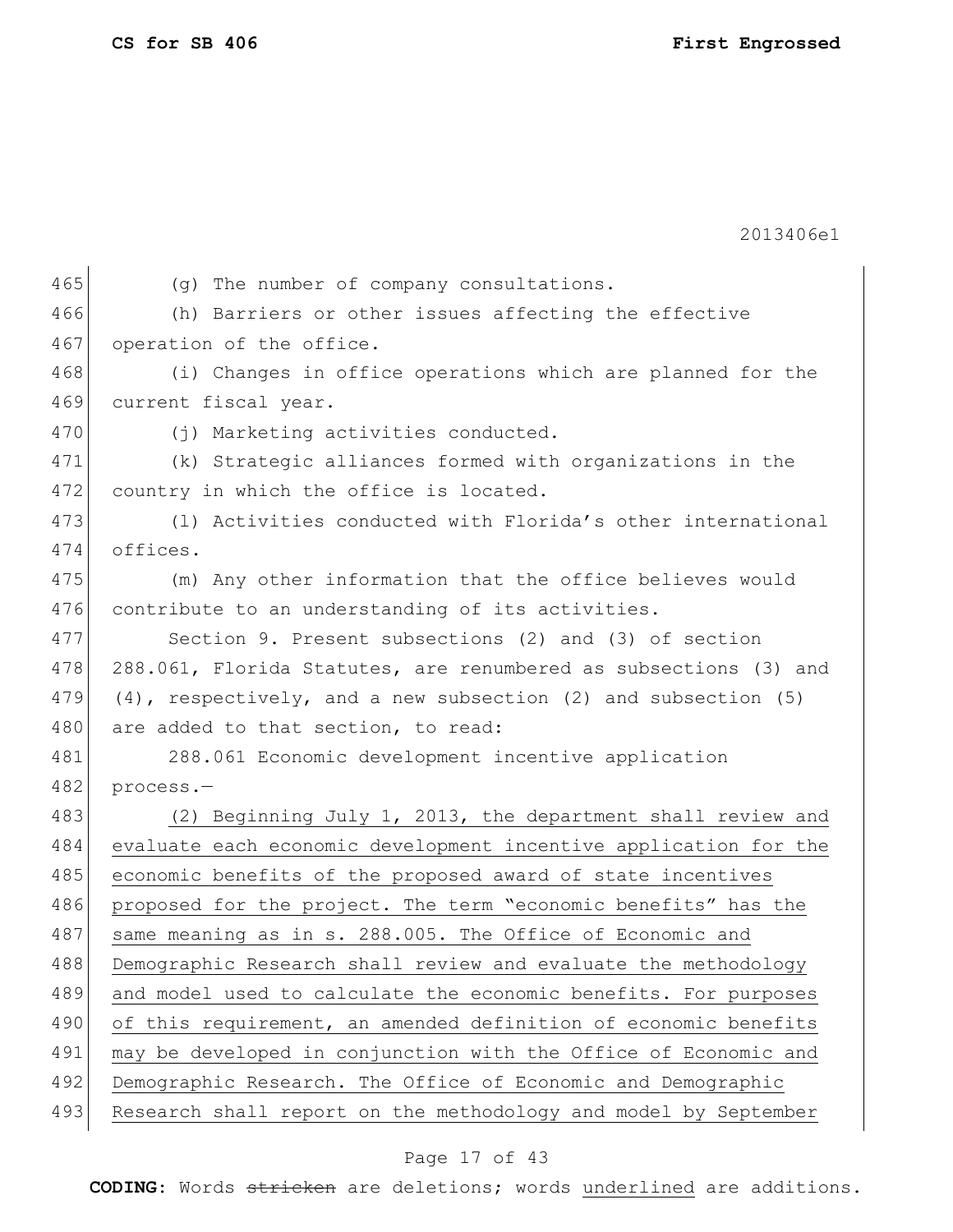494 1, 2013, and every third year thereafter, to the President of 495 | the Senate and the Speaker of the House of Representatives. 496 (5)(a) The executive director may not approve an economic 497 development incentive application unless the application 498 includes a signed written declaration by the applicant which 499 states that the applicant has read the information in the 500 application and that the information is true, correct, and 501 complete to the best of the applicant's knowledge and belief. 502 (b) After an economic development incentive application is

503 approved, the awardee shall provide, in each year that the 504 department is required to validate contractor performance, a 505 signed written declaration. The written declaration must state 506 that the awardee has reviewed the information and that the 507 information is true, correct, and complete to the best of the 508 awardee's knowledge and belief.

509 Section 10. Subsection (8) of section 288.0656, Florida 510 Statutes, is amended to read:

511 288.0656 Rural Economic Development Initiative.— 512 (8) REDI shall submit a report to the Governor, the 513 President of the Senate, and the Speaker of the House of 514 Representatives each year on or before September 1 on all REDI 515 activities for the prior fiscal year as a supplement to the 516 annual report required under s. 20.60. This report must shall 517 include a status report on all projects currently being 518 coordinated through REDI, the number of preferential awards and 519 allowances made pursuant to this section, the dollar amount of 520 such awards, and the names of the recipients. The report must 521 shall also include a description of all waivers of program 522 requirements granted. The report must shall also include

## Page 18 of 43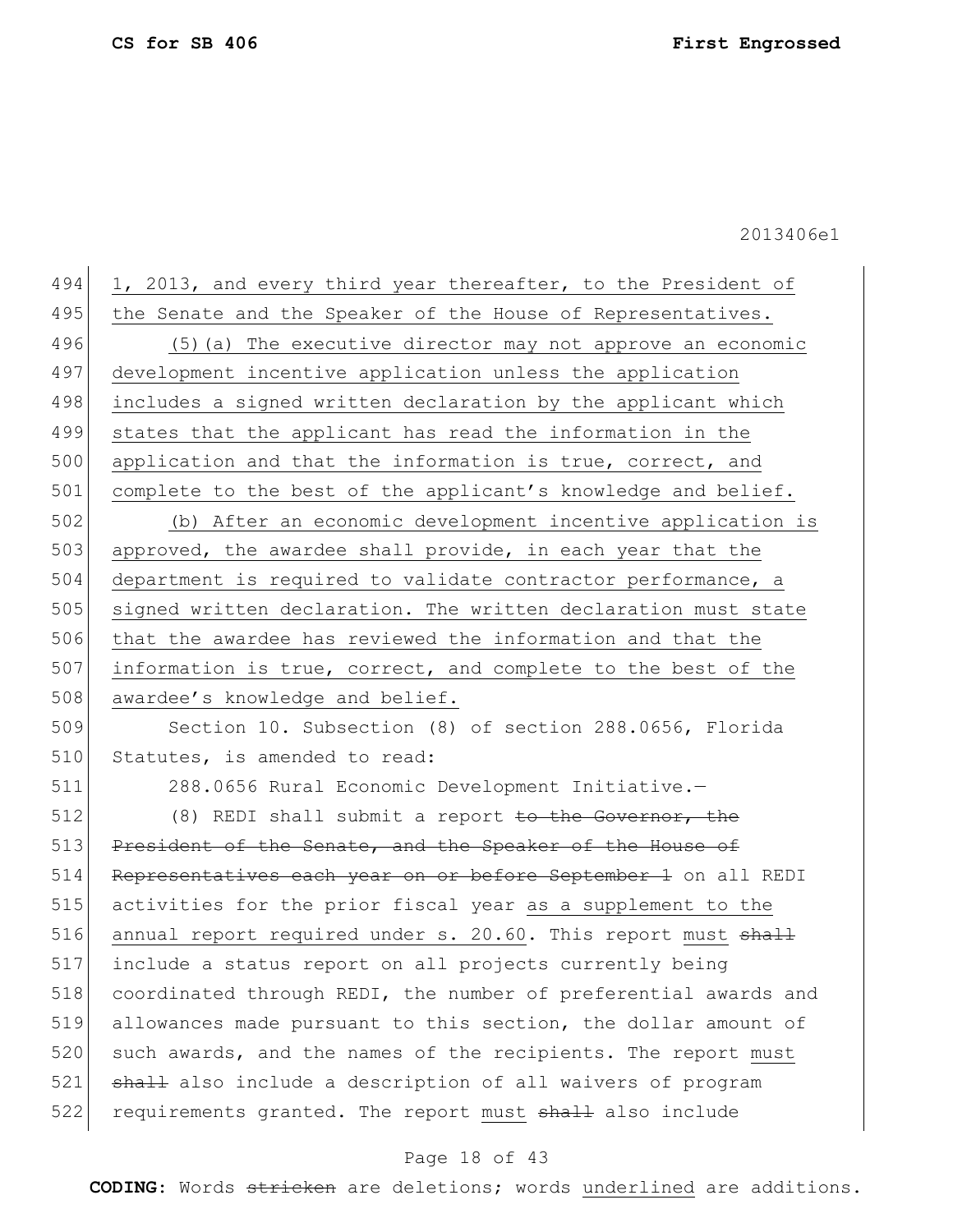2013406e1

| 523 | information as to the economic impact of the projects            |
|-----|------------------------------------------------------------------|
| 524 | coordinated by REDI, and recommendations based on the review and |
| 525 | evaluation of statutes and rules having an adverse impact on     |
| 526 | rural communities, and proposals to mitigate such adverse        |
| 527 | impacts.                                                         |
| 528 | Section 11. Section 288.076, Florida Statutes, is created        |
| 529 | to read:                                                         |
| 530 | 288.076 Return on investment reporting for economic              |
| 531 | development programs.-                                           |
| 532 | (1) As used in this section, the term:                           |
| 533 | (a) "Jobs" has the same meaning as provided in s. 288.106.       |
| 534 | (b) "Participant business" means an employing unit, as           |
| 535 | defined in s. 443.036, that has entered into an agreement with   |
| 536 | the department to receive a state investment.                    |
| 537 | (c) "Project" has the same meaning as provided in s.             |
| 538 | 288.106.                                                         |
| 539 | (d) "Project award date" means the date a participant            |
| 540 | business enters into an agreement with the department to receive |
| 541 | a state investment.                                              |
| 542 | (e) "State investment" means any state grants, tax               |
| 543 | exemptions, tax refunds, tax credits, or other state incentives  |
| 544 | provided to a business under a program administered by the       |
| 545 | department, including the capital investment tax credit under s. |
| 546 | 220.191.                                                         |
| 547 | (2) The department shall maintain a website for the purpose      |
| 548 | of publishing the information described in this section. The     |
| 549 | information required to be published under this section must be  |
| 550 | provided in a format accessible to the public which enables      |
| 551 | users to search for and sort specific data and to easily view    |
|     |                                                                  |

# Page 19 of 43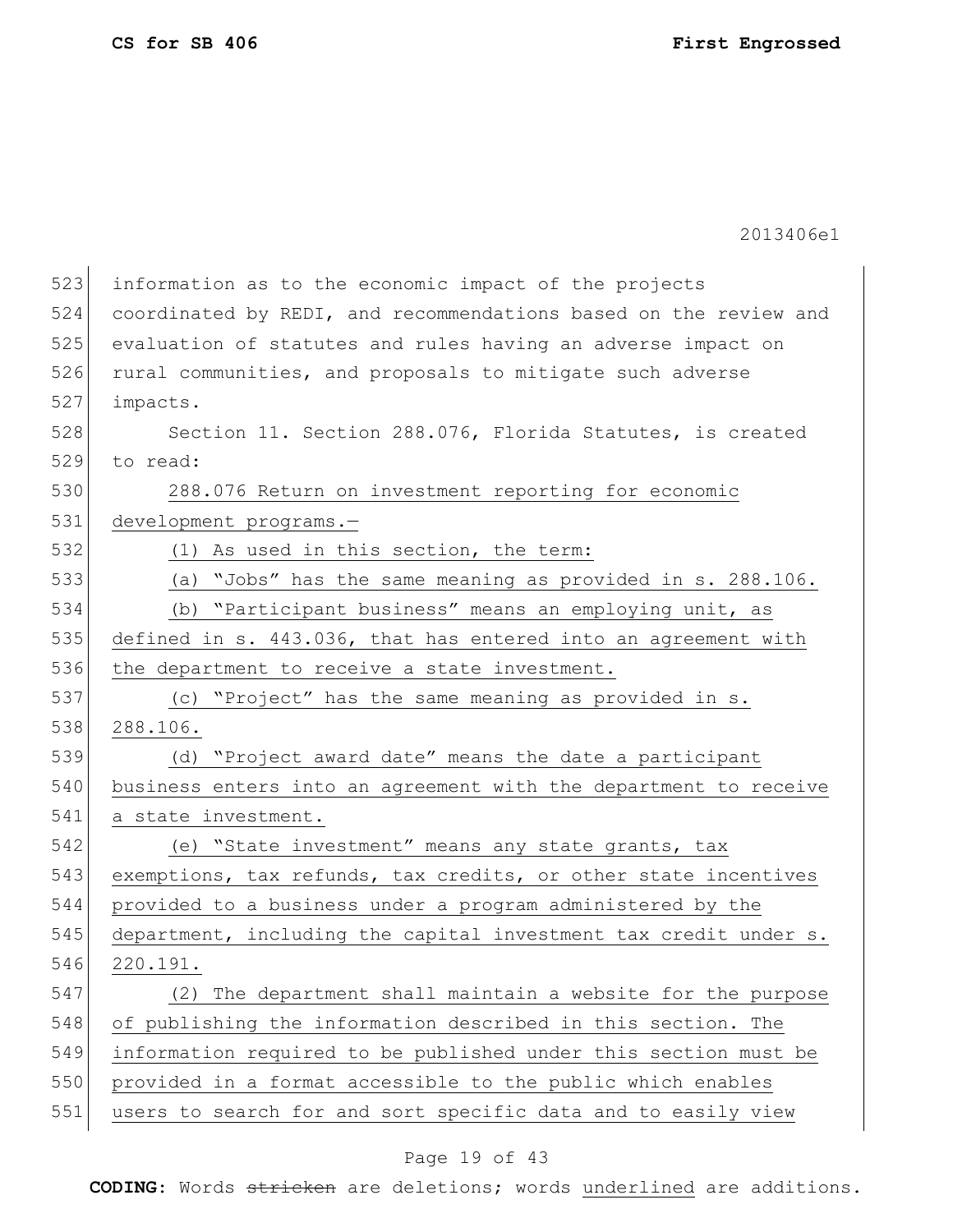| 552 | and retrieve all data at once.                                   |
|-----|------------------------------------------------------------------|
| 553 | (3) Within 48 hours after expiration of the period of            |
| 554 | confidentiality for project information deemed confidential and  |
| 555 | exempt pursuant to s. 288.075, the department shall publish the  |
| 556 | following information pertaining to each project:                |
| 557 | (a) Projected economic benefits. The projected economic          |
| 558 | benefits at the time of the initial project award date.          |
| 559 | (b) Project information.-                                        |
| 560 | 1. The program or programs through which state investment        |
| 561 | is being made.                                                   |
| 562 | 2. The maximum potential cumulative state investment in the      |
| 563 | project.                                                         |
| 564 | 3. The target industry or industries, and any high impact        |
| 565 | sectors implicated by the project.                               |
| 566 | 4. The county or counties that will be impacted by the           |
| 567 | project.                                                         |
| 568 | 5. The total cumulative local financial commitment and in-       |
| 569 | kind support for the project.                                    |
| 570 | (c) Participant business information.-                           |
| 571 | 1. The location of the headquarters of the participant           |
| 572 | business or, if a subsidiary, the headquarters of the parent     |
| 573 | company.                                                         |
| 574 | 2. The firm size class of the participant business, or           |
| 575 | where owned by a parent company the firm size class of the       |
| 576 | participant business's parent company, using the firm size       |
| 577 | classes established by the United States Department of Labor     |
| 578 | Bureau of Labor Statistics, and whether the participant business |
| 579 | qualifies as a small business as defined in s. 288.703.          |
| 580 | 3. The date of the project award.                                |

# Page 20 of 43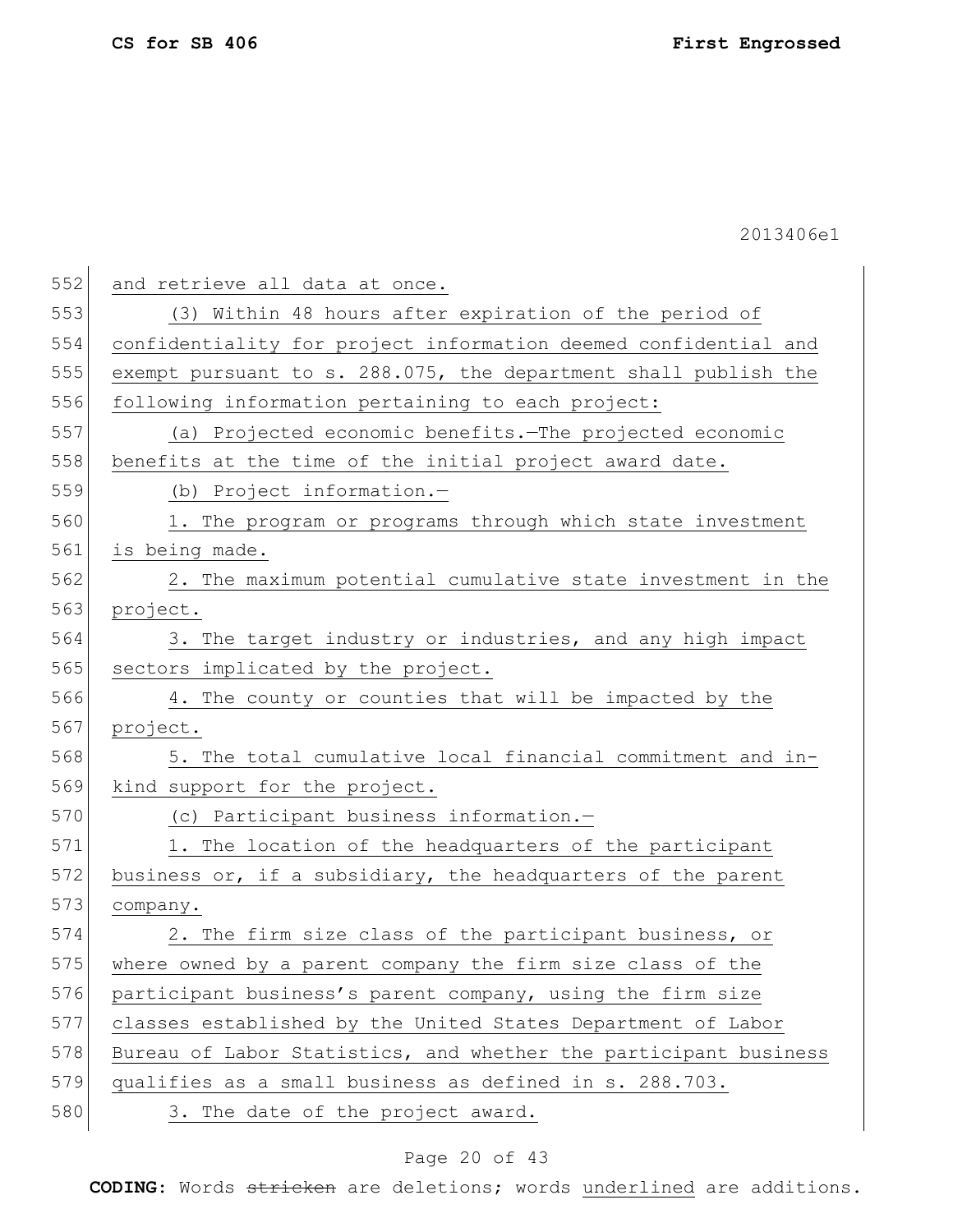| 581 | 4. The expected duration of the contract.                       |
|-----|-----------------------------------------------------------------|
| 582 | 5. The anticipated dates when the participant business will     |
| 583 | claim the last state investment.                                |
| 584 | (d) Project evaluation criteria.-                               |
| 585 | 1. Economic benefits generated by the project.                  |
| 586 | 2. The net indirect and induced incremental jobs to be          |
| 587 | generated by the project.                                       |
| 588 | 3. The net indirect and induced incremental capital             |
| 589 | investment to be generated by the project.                      |
| 590 | 4. The net indirect and induced incremental tax revenue         |
| 591 | paid to the state to be generated by the project.               |
| 592 | (e) Project performance goals.-                                 |
| 593 | 1. The incremental direct jobs attributable to the project,     |
| 594 | identifying the number of jobs generated and the number of jobs |
| 595 | retained.                                                       |
| 596 | 2. The number of jobs generated and the number of jobs          |
| 597 | retained by the project, and for projects commencing after      |
| 598 | October 1, 2013, the median annual wage of persons holding such |
| 599 | jobs.                                                           |
| 600 | 3. The incremental direct capital investment in the state       |
| 601 | generated by the project.                                       |
| 602 | 4. The incremental projected tax revenue to the state paid      |
| 603 | by the participant business for the project.                    |
| 604 | (f) Total state investment to date. - The total amount of       |
| 605 | state investment disbursed to the participant business to date  |
| 606 | under the terms of the contract, itemized by incentive program. |
| 607 | (4) The department shall use methodology and formulas           |
| 608 | established by the Office of Economic and Demographic Research  |
| 609 | to calculate the economic benefits of each project. The         |
|     |                                                                 |

# Page 21 of 43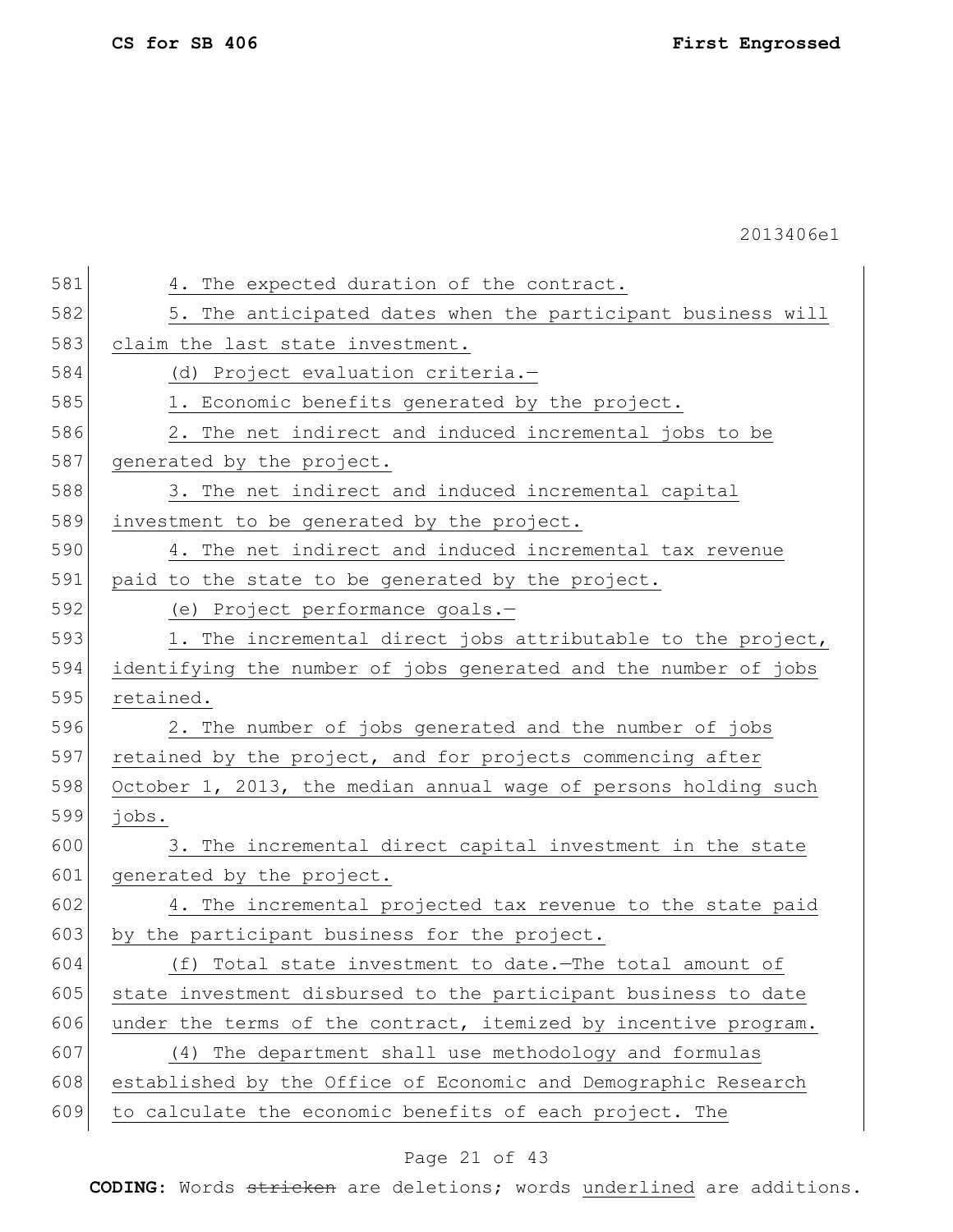| 610 | department shall calculate and publish on its website the        |
|-----|------------------------------------------------------------------|
| 611 | economic benefits of each project within 48 hours after the      |
| 612 | conclusion of the agreement between each participant business    |
| 613 | and the department. The Office of Economic and Demographic       |
| 614 | Research shall provide a description of the methodology and      |
| 615 | formulas used to calculate the economic benefits of a project to |
| 616 | the department, and the department must publish the information  |
| 617 | on its website within 48 hours after receiving such information. |
| 618 | (5) At least annually, from the project award date, the          |
| 619 | department shall:                                                |
| 620 | (a) Publish verified results to update the information           |
| 621 | described in paragraphs $(3)(b)-(f)$ to accurately reflect any   |
| 622 | changes in the published information since the project award     |
| 623 | date.                                                            |
| 624 | (b) Publish on its website the date on which the                 |
| 625 | information collected and published for each project was last    |
| 626 | updated.                                                         |
| 627 | (6) Annually, the department shall publish information           |
| 628 | relating to the progress of Quick Action Closing Fund projects,  |
| 629 | including the average number of days between the date the        |
| 630 | department receives a completed application and the date on      |
| 631 | which the application is approved.                               |
| 632 | The department shall publish the following documents at<br>(7)   |
| 633 | the times specified herein:                                      |
| 634 | (a) Within 48 hours after expiration of the period of            |
| 635 | confidentiality provided under s. 288.075, the department shall  |
| 636 | publish the contract or agreement described in s. 288.061. The   |
| 637 | contract or agreement must be redacted to protect the            |
| 638 | participant business from disclosure of information that remains |

# Page 22 of 43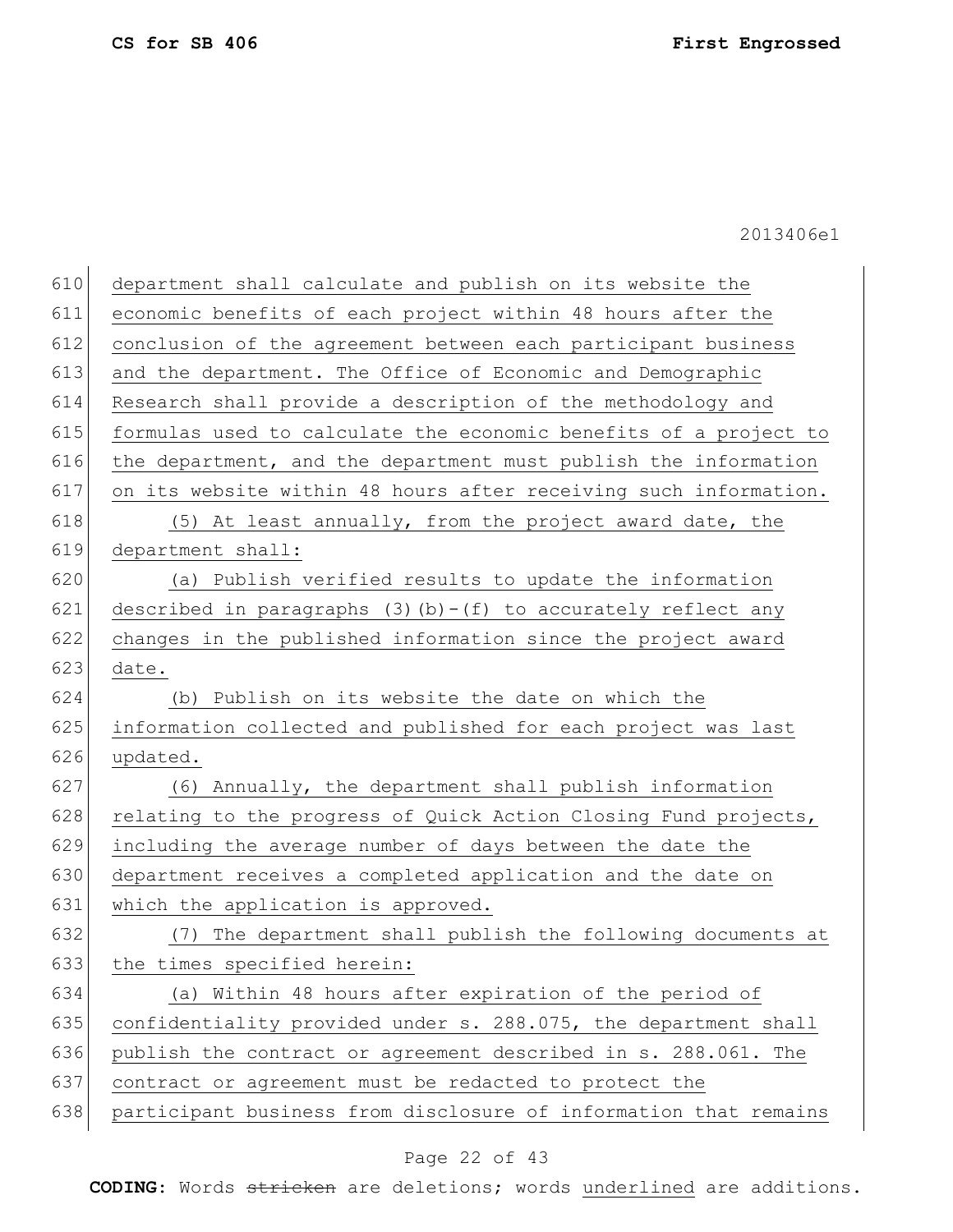confidential or exempt by law.

 (b) Within 48 hours after submitting any report of findings 641 and recommendations made pursuant to s. 288.106(7)(d) concerning a business's failure to complete a tax refund agreement pursuant 643 to the tax refund program for qualified target industry businesses, the department shall publish such report.

 (8) For projects completed before October 1, 2013, the department shall compile and, by October 1, 2014, shall publish 647 the information described in subsections  $(3)$ ,  $(4)$ , and  $(5)$ , to the extent such information is available and applicable.

 (9) The provisions of this section that restrict the department's publication of information are intended only to limit the information that the department may publish on its website and shall not be construed to create an exemption from public records requirements under s. 119.07(1) or s. 24(a), Art. I of the State Constitution.

 (10) The department may adopt rules to administer this section.

 Section 12. Paragraph (c) of subsection (3) of section 658 288.095, Florida Statutes, is repealed.

 Section 13. Paragraph (c) of subsection (4) and paragraph (d) of subsection (7) of section 288.106, Florida Statutes, are amended to read:

 288.106 Tax refund program for qualified target industry 663 businesses.-

(4) APPLICATION AND APPROVAL PROCESS.—

 (c) Each application meeting the requirements of paragraph (b) must be submitted to the department for determination of eligibility. The department shall review and evaluate each

## Page 23 of 43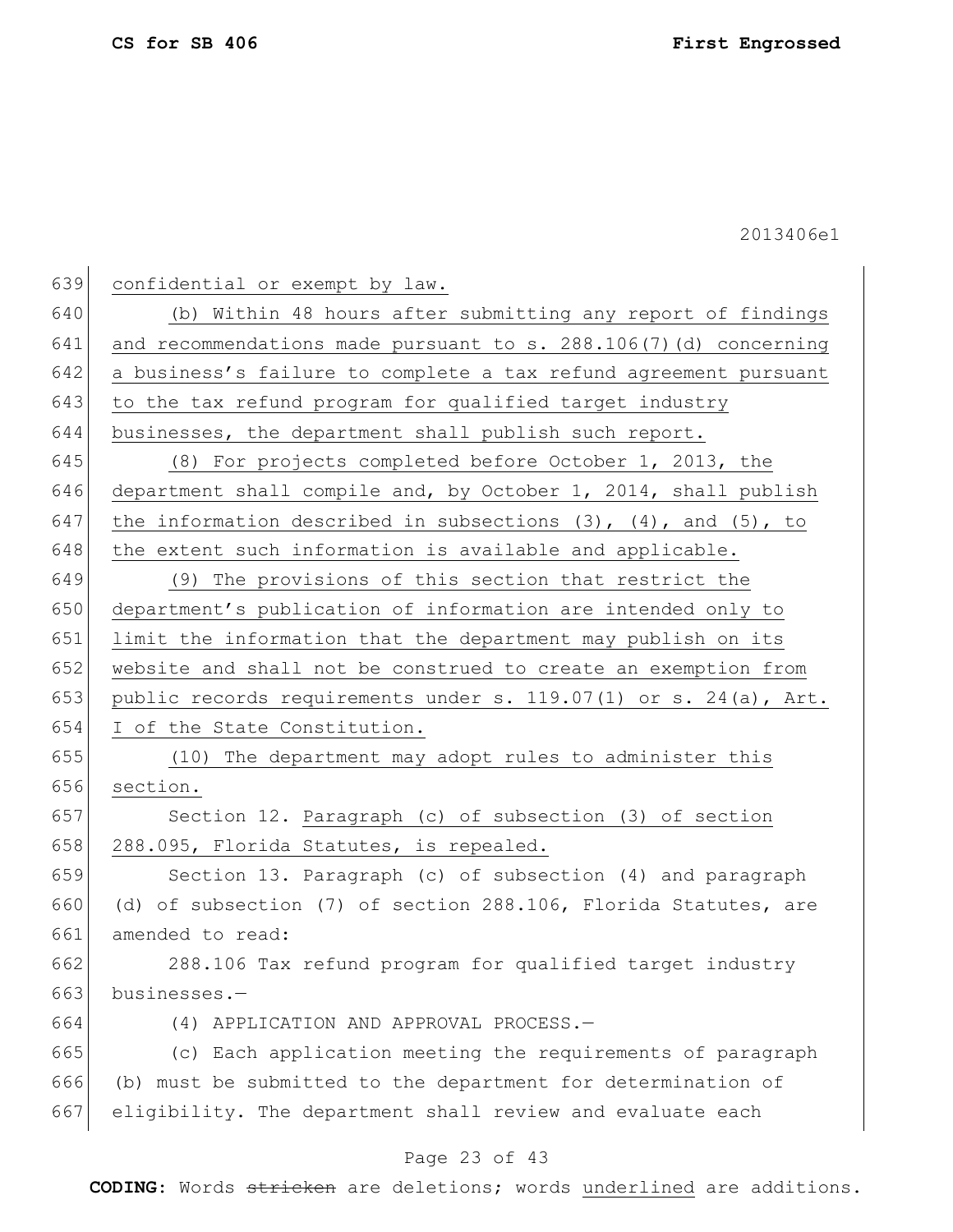2013406e1

| 668 | application based on, but not limited to, the following          |
|-----|------------------------------------------------------------------|
| 669 | criteria:                                                        |
| 670 | 1. Expected contributions to the state's economy,                |
| 671 | consistent with the state strategic economic development plan    |
| 672 | prepared by the department.                                      |
| 673 | 2. The economic benefits of the proposed award of tax            |
| 674 | refunds under this section and the economic benefits of state    |
| 675 | incentives proposed for the project. The term "economic          |
| 676 | benefits" has the same meaning as in s. 288.005. The Office of   |
| 677 | Economic and Demographic Research shall review and evaluate the  |
| 678 | methodology and model used to calculate the economic benefits    |
| 679 | and shall report its findings by September 1 of every 3rd year,  |
| 680 | to the President of the Senate and the Speaker of the House of   |
| 681 | Representatives.                                                 |
| 682 | 3. The amount of capital investment to be made by the            |
| 683 | applicant in this state.                                         |
| 684 | 4. The local financial commitment and support for the            |
| 685 | project.                                                         |
| 686 | 5. The expected effect of the project on the unemployed and      |
| 687 | underemployed unemployment rate in the county where the project  |
| 688 | will be located.                                                 |
| 689 | 6. The expected effect of the award on the viability of the      |
| 690 | project and the probability that the project would be undertaken |
| 691 | in this state if such tax refunds are granted to the applicant.  |
| 692 | 7. The expected long-term commitment of the applicant to         |
| 693 | economic growth and employment in this state resulting from the  |
| 694 | project.                                                         |

695  $7.8$ . A review of the business's past activities in this 696 state or other states, including whether the such business has

## Page 24 of 43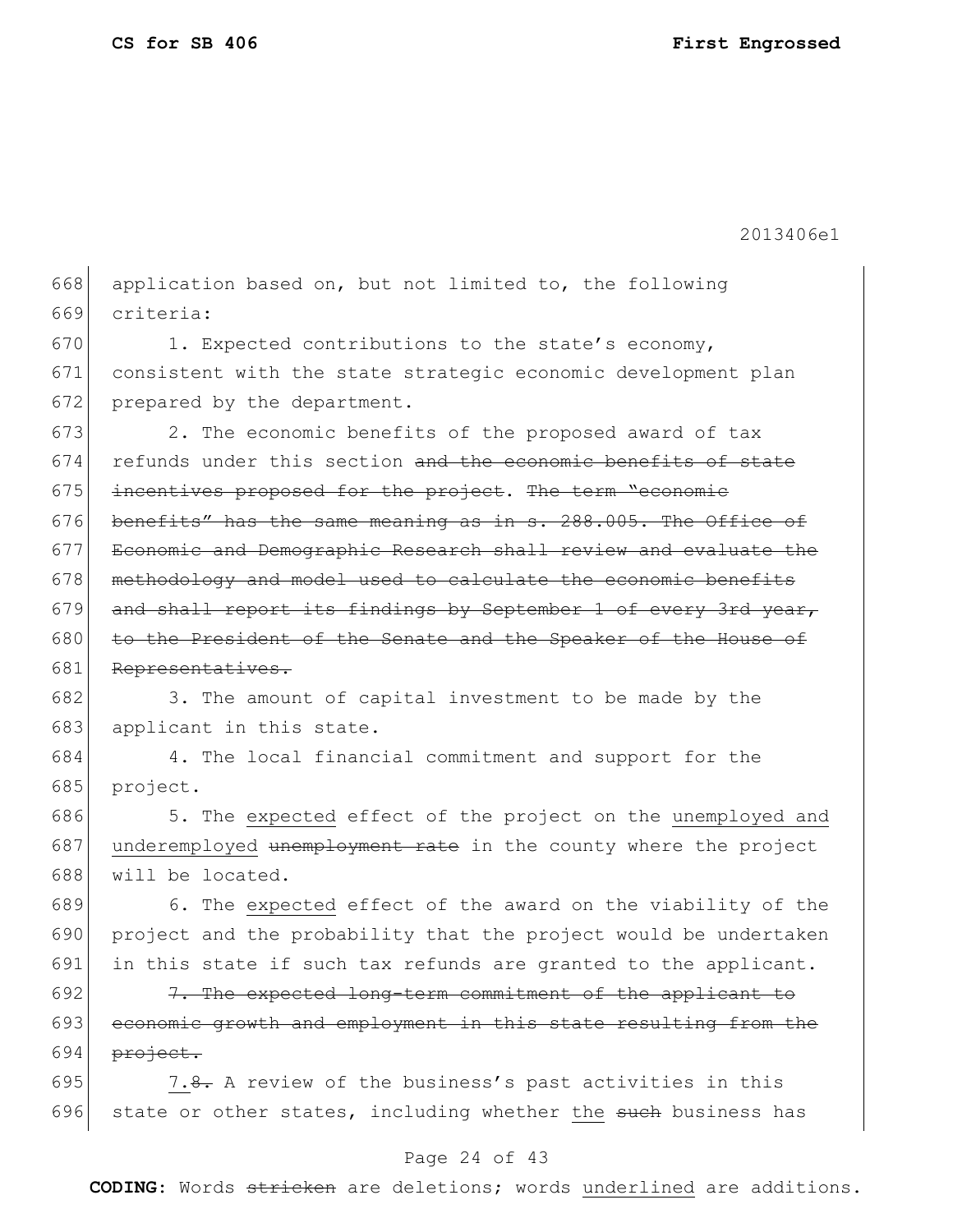697 been subjected to criminal or civil fines and penalties and 698 whether the business received economic development incentives in 699 other states and the results of such incentive agreements. This 700 subparagraph does not require the disclosure of confidential 701 information. 702 (7) ADMINISTRATION.— 703 (d) Beginning with tax refund agreements signed after July 704 1, 2010, the department shall attempt to ascertain the causes 705 for any business's failure to complete its agreement and  $shall$ 706 **report** its findings and recommendations must be included in the 707 annual incentives report under s. 288.907 to the Governor, the 708 President of the Senate, and the Speaker of the House of 709 Representatives. The report shall be submitted by December 1 of 710 each year beginning in 2011. 711 Section 14. Paragraphs (c) and (d) of subsection (1), 712 subsections (2) and (3), and paragraphs (a), (b), and (f) of 713 subsection (4) of section 288.107, Florida Statutes, are amended 714 to read: 715 288.107 Brownfield redevelopment bonus refunds. 716 (1) DEFINITIONS.—As used in this section: 717 (c) "Brownfield area eligible for bonus refunds" means a 718 brownfield site for which a rehabilitation agreement with the 719 Department of Environmental Protection or a local government 720 delegated by the Department of Environmental Protection has been 721 executed under s. 376.80 and any abutting real property parcel 722 within a brownfield contiguous area of one or more brownfield 723 sites, some of which may not be contaminated, and which has been 724 designated by a local government by resolution under s. 376.80. 725 Such areas may include all or portions of community

## Page 25 of 43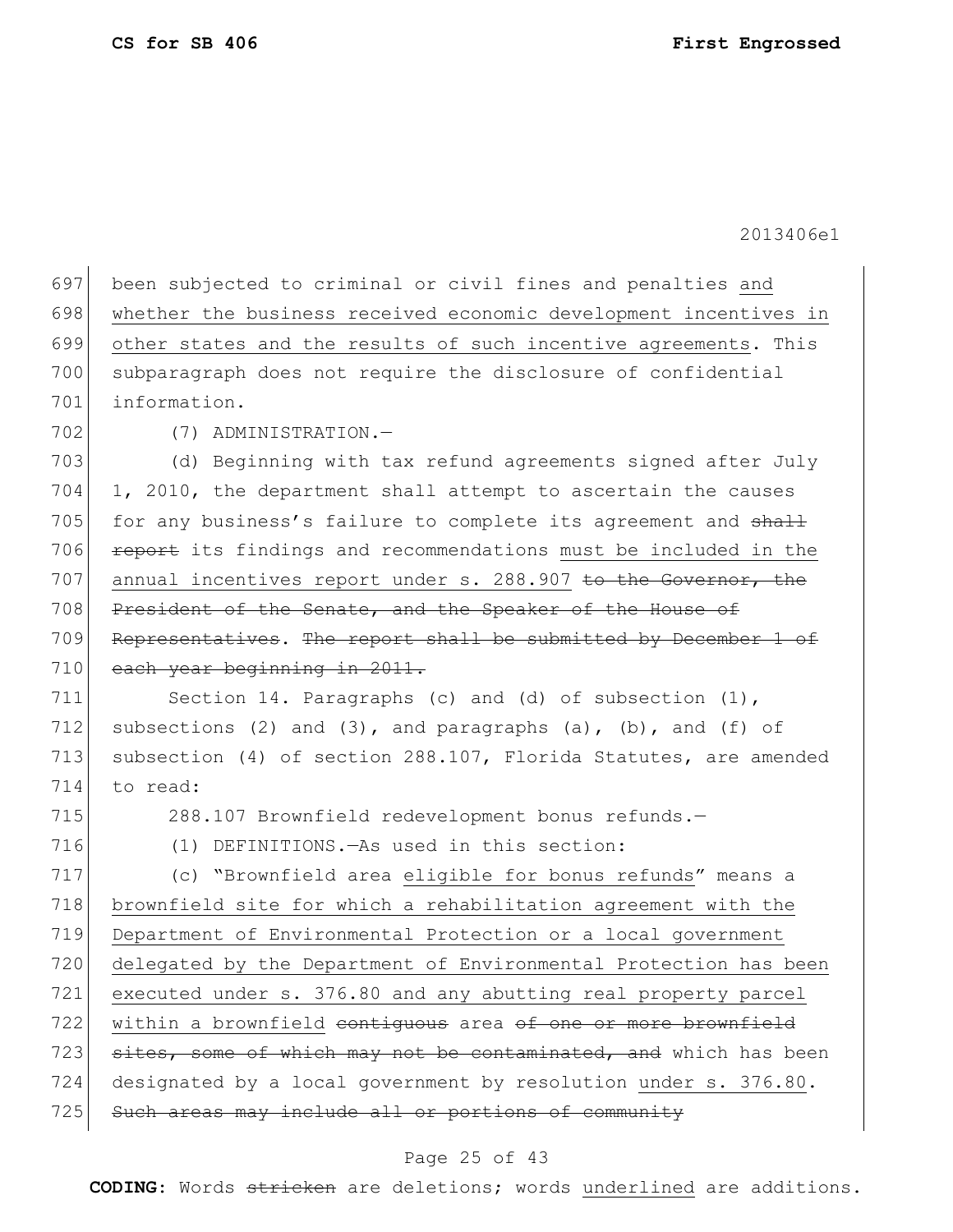| 726 | redevelopment areas, enterprise zones, empowerment zones, other   |
|-----|-------------------------------------------------------------------|
| 727 | such designated economically deprived communities and areas, and  |
| 728 | Environmental-Protection-Agency-designated brownfield pilot       |
| 729 | projects.                                                         |
| 730 | (d) "Eligible business" means:                                    |
| 731 | 1. A qualified target industry business as defined in s.          |
| 732 | $288.106(2);$ or                                                  |
| 733 | 2. A business that can demonstrate a fixed capital                |
| 734 | investment of at least \$2 million in mixed-use business          |
| 735 | activities, including multiunit housing, commercial, retail, and  |
| 736 | industrial in brownfield areas eligible for bonus refunds, or at  |
| 737 | least \$500,000 in brownfield areas that do not require site      |
| 738 | eleanup, and that provides benefits to its employees.             |
| 739 | (2) BROWNFIELD REDEVELOPMENT BONUS REFUND. - Bonus refunds        |
| 740 | shall be approved by the department as specified in the final     |
| 741 | order and allowed from the account as follows:                    |
| 742 | (a) A bonus refund of \$2,500 shall be allowed to any             |
| 743 | qualified target industry business as defined in s. 288.106 for   |
| 744 | each new Florida job created in a brownfield area eligible for    |
| 745 | bonus refunds which that is claimed on the qualified target       |
| 746 | industry business's annual refund claim authorized in s.          |
| 747 | $288.106(6)$ .                                                    |
| 748 | (b) A bonus refund of up to $$2,500$ shall be allowed to any      |
| 749 | other eligible business as defined in subparagraph (1) (d) 2. for |
| 750 | each new Florida job created in a brownfield area eligible for    |
| 751 | bonus refunds which that is claimed under an annual claim         |
| 752 | procedure similar to the annual refund claim authorized in s.     |
| 753 | 288.106(6). The amount of the refund shall be equal to 20         |
| 754 | percent of the average annual wage for the jobs created.          |

# Page 26 of 43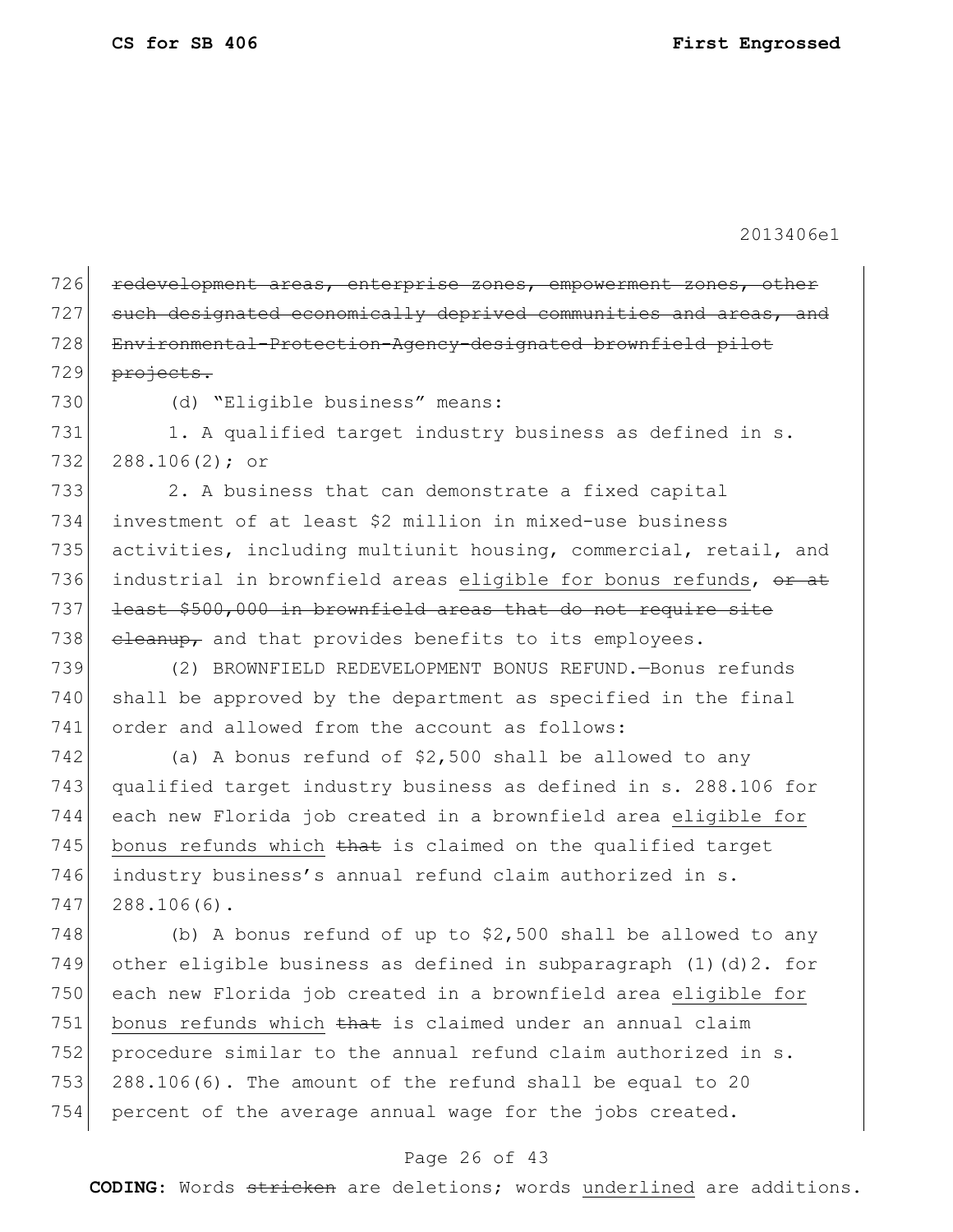2013406e1

 (3) CRITERIA.—The minimum criteria for participation in the 756 brownfield redevelopment bonus refund are: (a) The creation of at least 10 new full-time permanent jobs. Such jobs shall not include construction or site rehabilitation jobs associated with the implementation of a 760 brownfield site agreement as described in s. 376.80(5). (b) The completion of a fixed capital investment of at 762 least \$2 million in mixed-use business activities, including multiunit housing, commercial, retail, and industrial in 764 brownfield areas eligible for bonus refunds, or at least  $$500,000$  in brownfield areas that do not require site cleanup, by an eligible business applying for a refund under paragraph 767 (2)(b) which provides benefits to its employees. (c) That the designation as a brownfield will diversify and 769 strengthen the economy of the area surrounding the site. (d) That the designation as a brownfield will promote 771 capital investment in the area beyond that contemplated for the 772 rehabilitation of the site.  $\left\{\n\begin{array}{ccc}\n\text{+e} & \text{A resolution adopted by the governing board of the}\n\end{array}\n\right.$  county or municipality in which the project will be located that 775 recommends that certain types of businesses be approved. (4) PAYMENT OF BROWNFIELD REDEVELOPMENT BONUS REFUNDS.— (a) To be eligible to receive a bonus refund for new

778 Florida jobs created in a brownfield area eligible for bonus 779 refunds, a business must have been certified as a qualified 780 target industry business under s. 288.106 or eligible business 781 as defined in paragraph  $(1)$   $(d)$  and must have indicated on the 782 qualified target industry business tax refund application form 783 submitted in accordance with s. 288.106(4) or other similar

## Page 27 of 43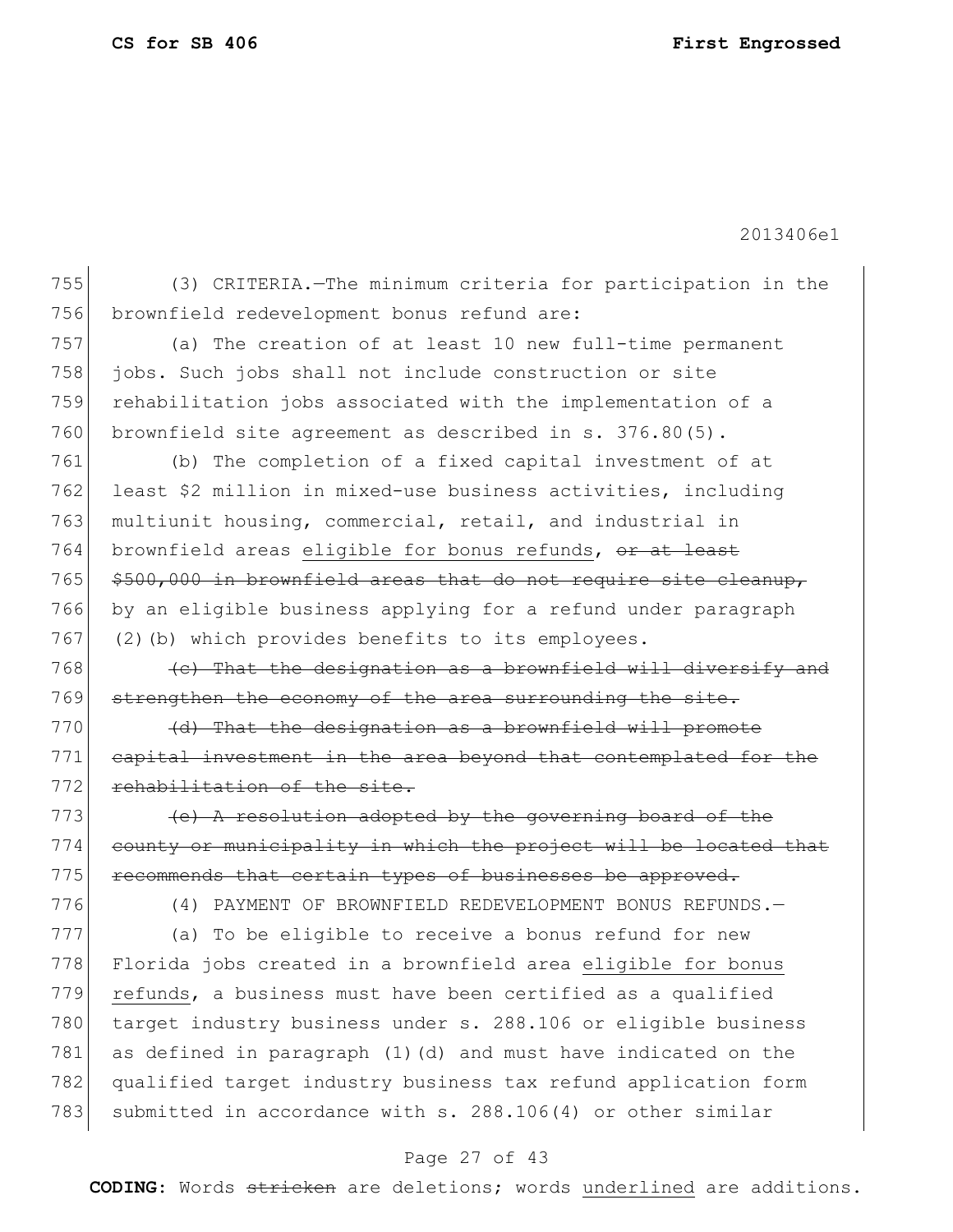agreement for other eligible business as defined in paragraph  $(1)(d)$  that the project for which the application is submitted 786 is or will be located in a brownfield area eligible for bonus 787 refunds and that the business is applying for certification as a 788 qualified brownfield business under this section, and must have signed a qualified target industry business tax refund agreement with the department that indicates that the business has been certified as a qualified target industry business located in a 792 brownfield area eligible for bonus refunds and specifies the schedule of brownfield redevelopment bonus refunds that the business may be eligible to receive in each fiscal year.

795 (b) To be considered to receive an eligible brownfield 796 redevelopment bonus refund payment, the business meeting the 797 requirements of paragraph (a) must submit a claim once each 798 fiscal year on a claim form approved by the department which 799 indicates the location of the brownfield site for which a 800 rehabilitation agreement with the Department of Environmental 801 Protection or a local government delegated by the Department of 802 Environmental Protection has been executed under s. 376.80, the 803 address of the business facility's brownfield location, the name 804 of the brownfield in which it is located, the number of jobs 805 created, and the average wage of the jobs created by the 806 business within the brownfield as defined in s. 288.106 or other 807 eligible business as defined in paragraph (1)(d) and the 808 administrative rules and policies for that section.

809 (f) Applications shall be reviewed and certified pursuant 810 to s. 288.061. The department shall review all applications 811 submitted under s. 288.106 or other similar application forms 812 for other eligible businesses as defined in paragraph  $(1)(d)$ 

## Page 28 of 43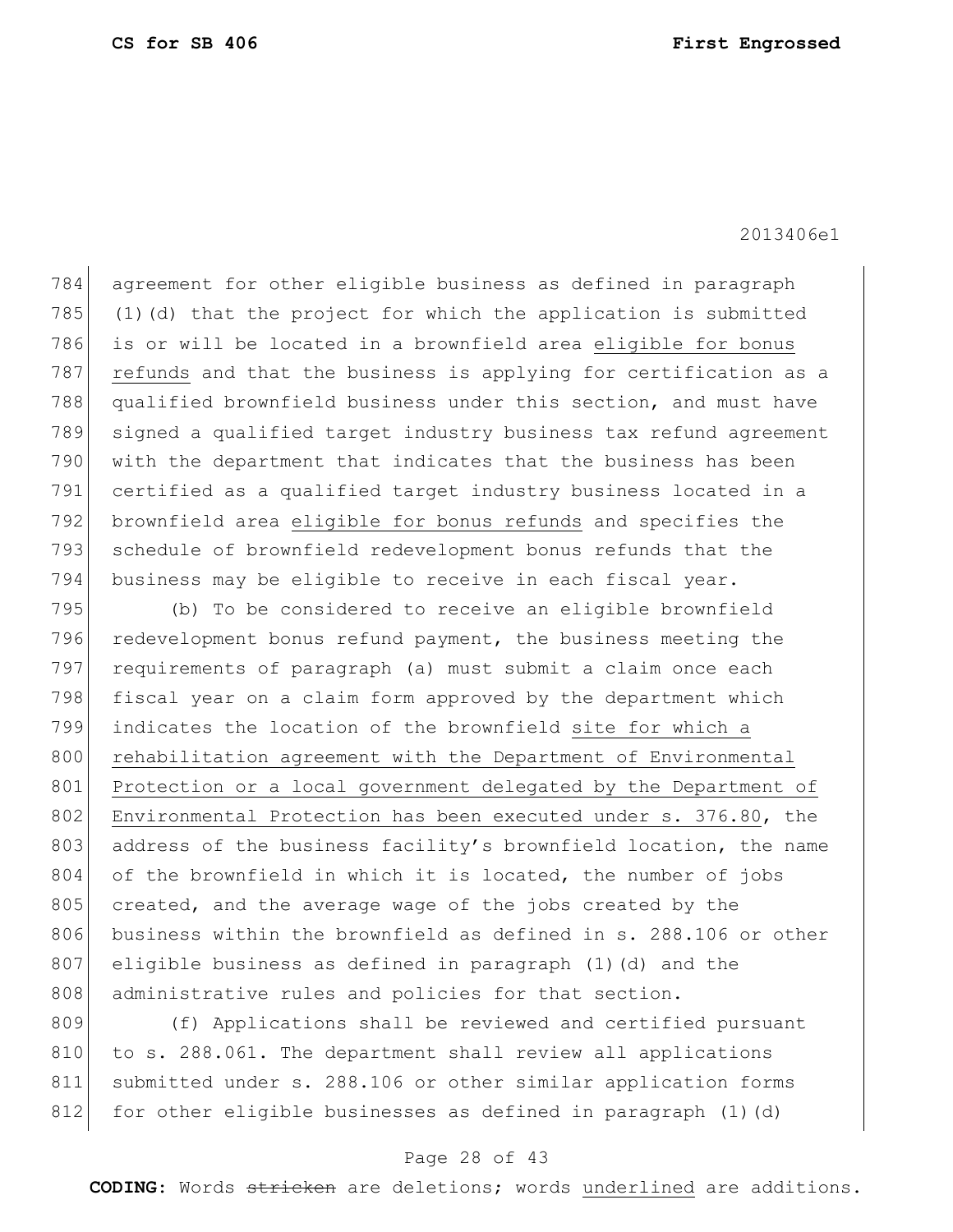813 which indicate that the proposed project will be located in a 814 brownfield area eligible for bonus refunds and determine, with 815 the assistance of the Department of Environmental Protection, 816 that the project location is within a brownfield area eligible 817 for bonus refunds as provided in this act. 818 Section 15. Subsection (8) of section 288.1081, Florida 819 Statutes, is amended to read: 820 288.1081 Economic Gardening Business Loan Pilot Program.-821 (8) The annual report required under s. 20.60 must describe 822 On June 30 and December 31 of each year, the department shall 823 submit a report to the Governor, the President of the Senate, 824 and the Speaker of the House of Representatives which describes 825 in detail the use of the loan funds. The report must include, at 826 a minimum, the number of businesses receiving loans, the number 827 of full-time equivalent jobs created as a result of the loans, 828 | the amount of wages paid to employees in the newly created jobs, 829 the locations and types of economic activity undertaken by the 830 borrowers, the amounts of loan repayments made to date, and the 831 default rate of borrowers. 832 Section 16. Subsection (8) of section 288.1082, Florida 833 Statutes, is amended to read:

834 288.1082 Economic Gardening Technical Assistance Pilot 835 Program.-

836 (8) The annual report required under s. 20.60 must describe 837 On December 31 of each year, the department shall submit a 838 report to the Governor, the President of the Senate, and the 839 Speaker of the House of Representatives which describes in 840 detail the progress of the pilot program. The report must 841 include, at a minimum, the number of businesses receiving

## Page 29 of 43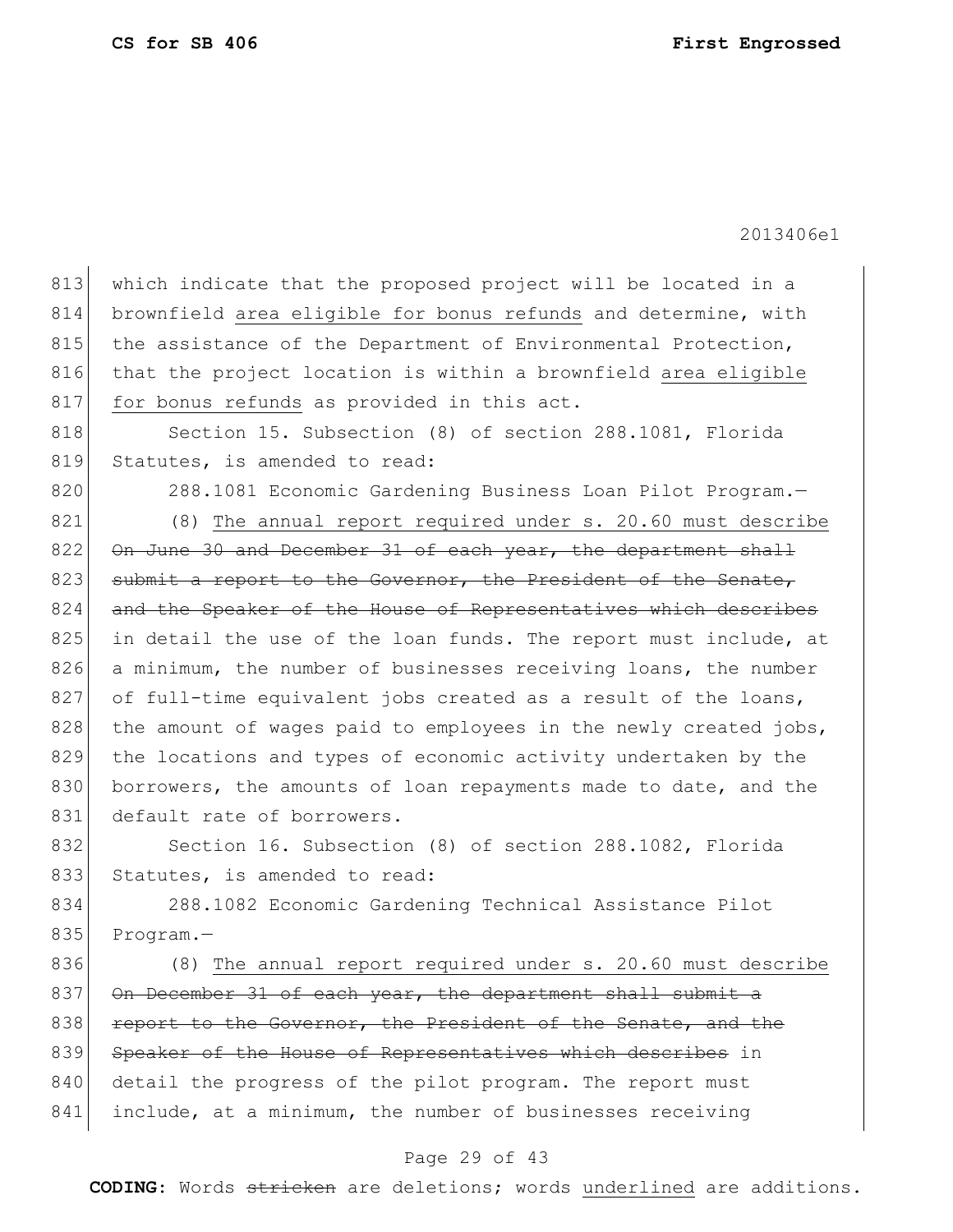| 842 | assistance, the number of full-time equivalent jobs created as a |
|-----|------------------------------------------------------------------|
| 843 | result of the assistance, if any, the amount of wages paid to    |
| 844 | employees in the newly created jobs, and the locations and types |
| 845 | of economic activity undertaken by the businesses.               |
| 846 | Section 17. Paragraph (e) of subsection (3) of section           |
| 847 | 288.1088, Florida Statutes, is amended to read:                  |
| 848 | 288.1088 Quick Action Closing Fund.-                             |
| 849 | (3)                                                              |
| 850 | (e) The department Enterprise Florida, Inc., shall validate      |
| 851 | contractor performance. Such validation shall be reported in the |
| 852 | annual incentives report required under s. 288.907 within 6      |
| 853 | months after completion of the contract to the Governor,         |
| 854 | President of the Senate, and the Speaker of the House of         |
| 855 | Representatives.                                                 |
| 856 | Section 18. Paragraphs (b) and (d) of subsection $(4)$ , and     |
| 857 | subsections (9) and (11) of section 288.1089, Florida Statutes,  |
| 858 | are amended to read:                                             |
| 859 | 288.1089 Innovation Incentive Program.-                          |
| 860 | (4) To qualify for review by the department, the applicant       |
| 861 | must, at a minimum, establish the following to the satisfaction  |
| 862 | of the department:                                               |
| 863 | (b) A research and development project must:                     |
| 864 | 1. Serve as a catalyst for an emerging or evolving               |
| 865 | technology cluster.                                              |
| 866 | 2. Demonstrate a plan for significant higher education           |
| 867 | collaboration.                                                   |
| 868 | 3. Provide the state, at a minimum, a cumulative break-even      |
| 869 | economic benefit return on investment within a 20-year period.   |
| 870 | 4. Be provided with a one-to-one match from the local            |
|     | Page 30 of 43                                                    |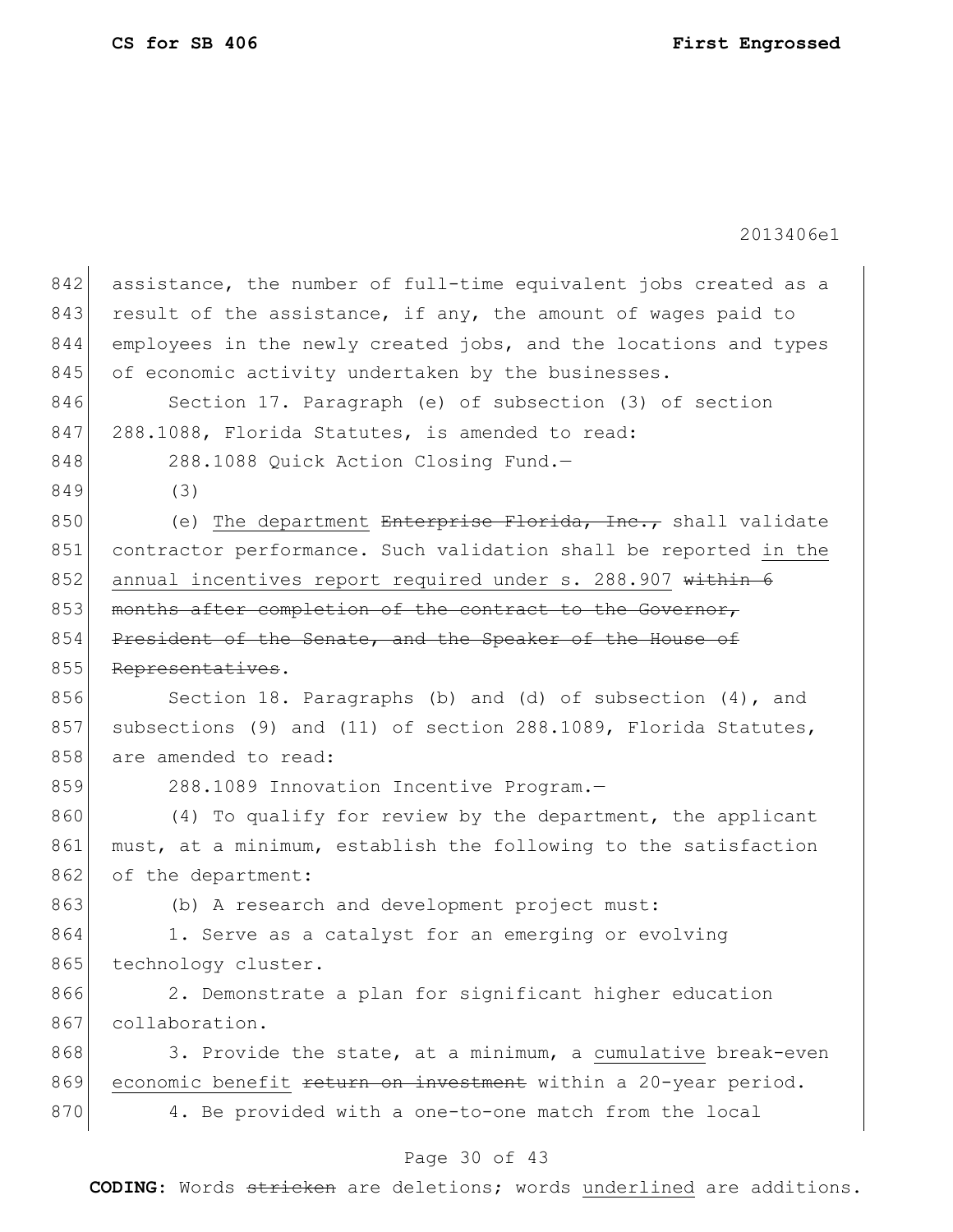871 community. The match requirement may be reduced or waived in 872 rural areas of critical economic concern or reduced in rural 873 areas, brownfield areas, and enterprise zones. 874 (d) For an alternative and renewable energy project in this 875 state, the project must: 876 1. Demonstrate a plan for significant collaboration with an 877 institution of higher education;  $878$  2. Provide the state, at a minimum, a cumulative break-even 879 economic benefit return on investment within a 20-year period; 880 3. Include matching funds provided by the applicant or 881 other available sources. The match requirement may be reduced or 882 waived in rural areas of critical economic concern or reduced in 883 rural areas, brownfield areas, and enterprise zones; 884 4. Be located in this state; and 885 5. Provide at least 35 direct, new jobs that pay an 886 estimated annual average wage that equals at least 130 percent 887 of the average private sector wage. 888 (9) The department shall validate the performance of an 889 innovation business, a research and development facility, or an 890 alternative and renewable energy business that has received an 891 award. At the conclusion of the innovation incentive award 892 agreement, or its earlier termination, the department shall-893 within 90 days, submit, as part of the annual incentives report 894 required under s. 288.907, a report to the Governor, the 895 President of the Senate, and the Speaker of the House of 896 Representatives detailing whether the recipient of the 897 innovation incentive grant achieved its specified outcomes. 898  $(11)$   $(a)$  The department shall submit to the Governor, the 899 President of the Senate, and the Speaker of the House of

## Page 31 of 43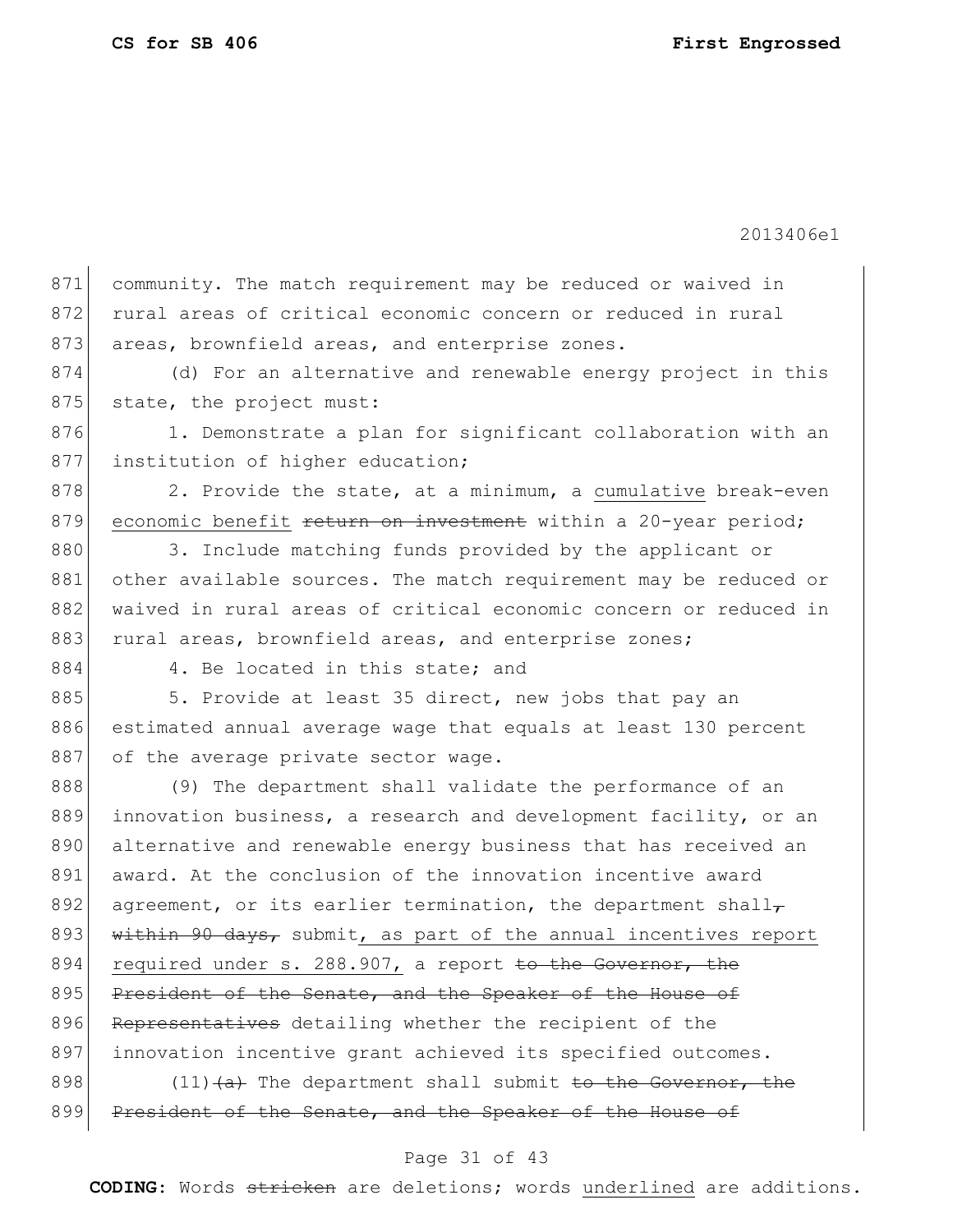900 Representatives, as part of the annual incentives report 901 required under s. 288.907, a report summarizing the activities 902 and accomplishments of the recipients of grants from the 903 Innovation Incentive Program during the previous 12 months and 904 an evaluation of whether the recipients are catalysts for 905 additional direct and indirect economic development in Florida. 906 (b) Beginning March 1, 2010, and every third year 907 thereafter, the Office of Program Policy Analysis and Government 908 Accountability, in consultation with the Auditor General's 909 Office, shall release a report evaluating the Innovation 910 <del>Incentive Program's progress toward creating clusters of high-</del> 911 wage, high-skilled, complementary industries that serve as 912 catalysts for economic growth specifically in the regions in 913 which they are located, and generally for the state as a whole. 914 Such report should include critical analyses of quarterly and 915 annual reports, annual audits, and other documents prepared by 916 the Innovation Incentive Program awardees; relevant economic 917 development reports prepared by the department, Enterprise 918 Florida, Inc., and local or regional economic development 919 organizations; interviews with the parties involved; and any 920 other relevant data. Such report should also include legislative  $921$  recommendations, if necessary, on how to improve the Innovation 922 Incentive Program so that the program reaches its anticipated 923 potential as a catalyst for direct and indirect economic 924 development in this state. 925 Section 19. Subsection (3) of section 288.1253, Florida 926 Statutes, is amended to read: 927 288.1253 Travel and entertainment expenses.-928 (3) The department shall prepare an annual report of the

## Page 32 of 43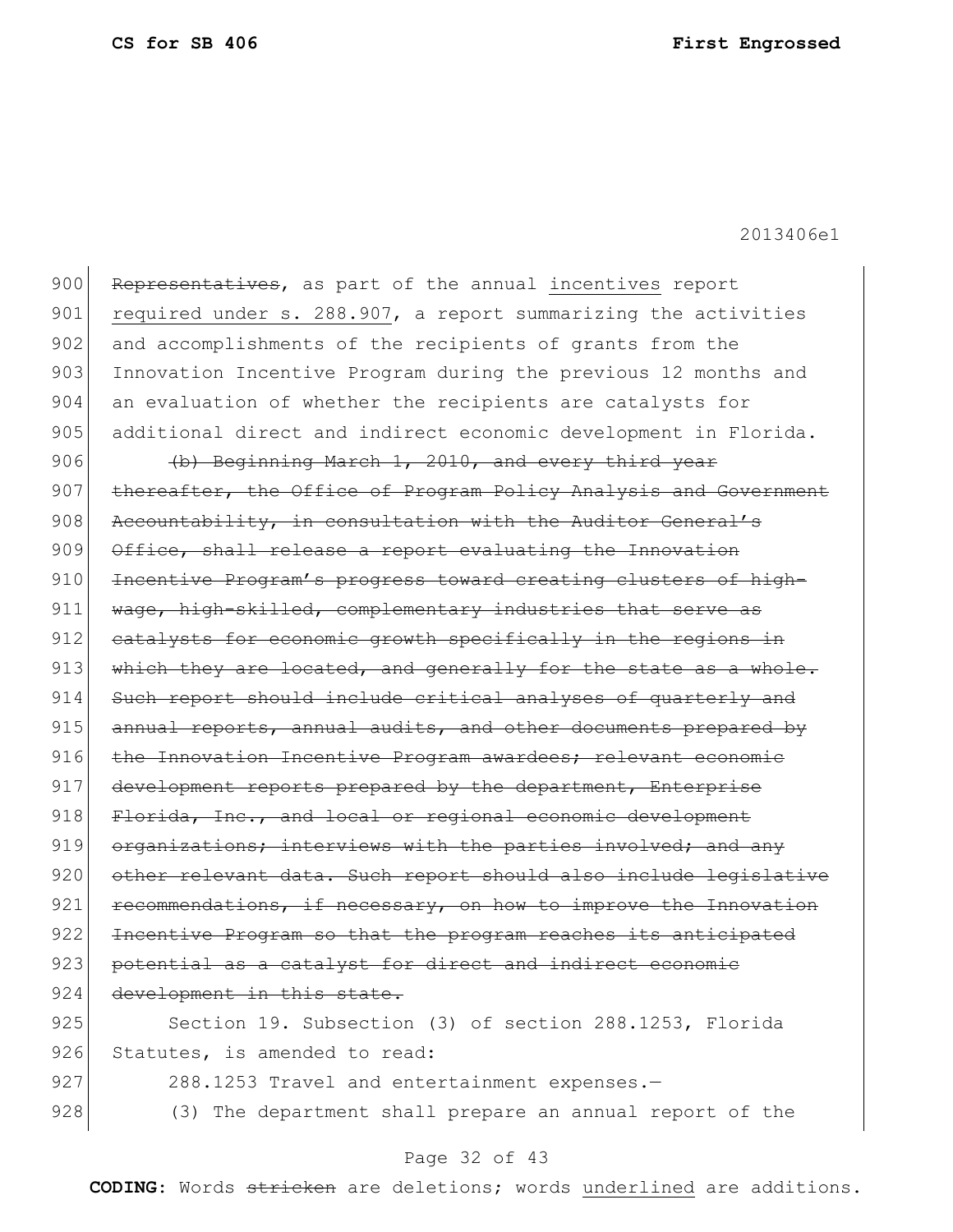929 expenditures of the previous fiscal year of the Office of Film 930 and Entertainment and provide such report to the Legislature on 931 November 1 no later than December 30 of each year as part of the 932 report required under s. 288.1254(10) for the expenditures of 933 the previous fiscal year. The report shall consist of a summary 934 of all travel, entertainment, and incidental expenses incurred 935 within the United States and all travel, entertainment, and 936 incidental expenses incurred outside the United States, as well 937 as a summary of all successful projects that developed from such 938 travel. 939 Section 20. Subsection (10) of section 288.1254, Florida 940 Statutes, is amended to read: 941 288.1254 Entertainment industry financial incentive 942 program.-943 (10) ANNUAL REPORT. - Each November 1 October 1, the Office 944 of Film and Entertainment shall provide an annual report for the 945 previous fiscal year to the Governor, the President of the 946 Senate, and the Speaker of the House of Representatives which 947 outlines the return on investment and economic benefits to the 948 state. The report must shall also include an estimate of the 949 full-time equivalent positions created by each production that 950 received tax credits under this section and information relating 951 to the distribution of productions receiving credits by 952 geographic region and type of production. The report must also 953 include the expenditures report required under s. 288.1253(3) 954 and the report detailing the relationship between tax exemptions 955 and incentives to industry growth required under s. 288.1258(5). 956 Section 21. Subsection (5) of section 288.1258, Florida 957 Statutes, is amended to read:

## Page 33 of 43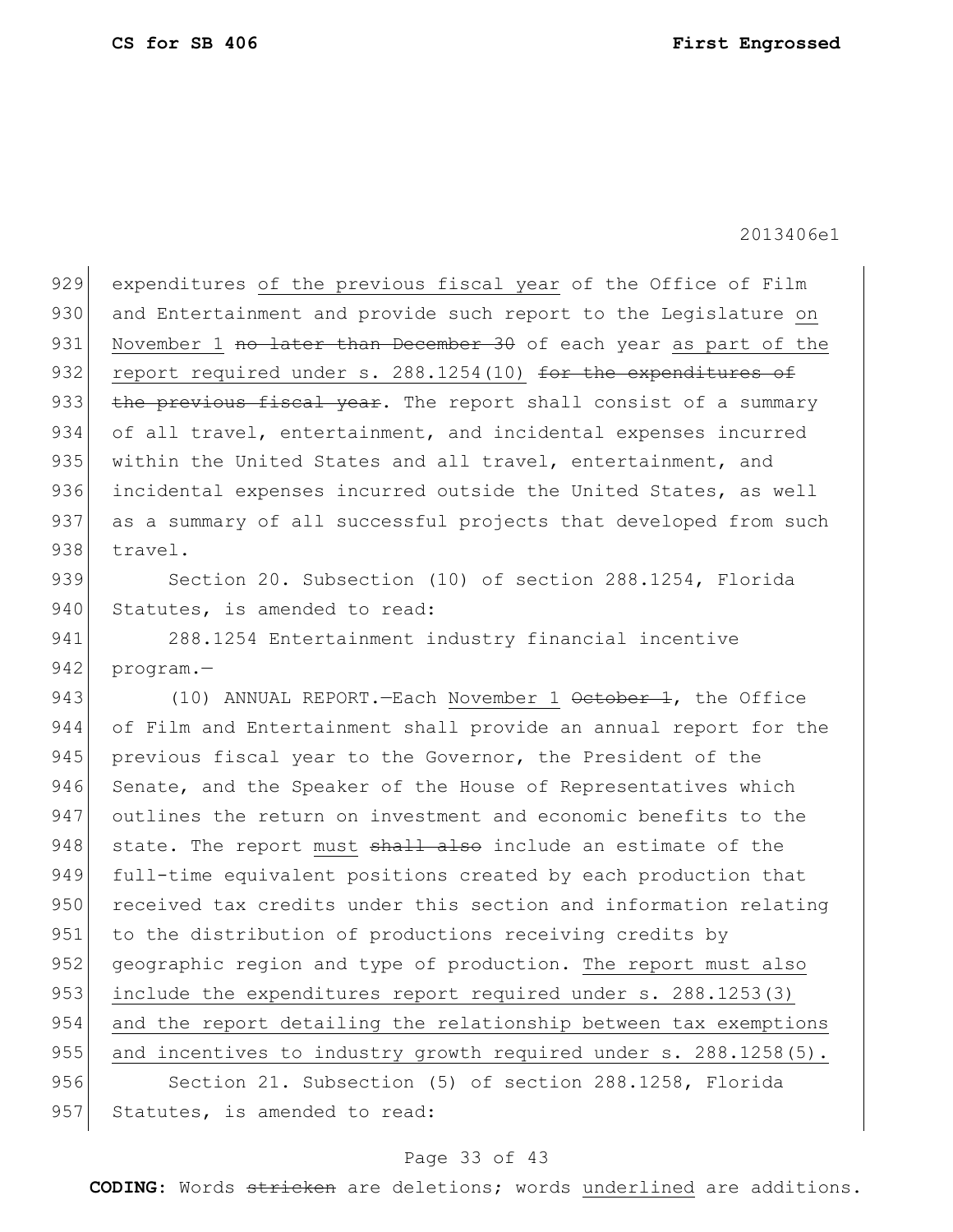958 288.1258 Entertainment industry qualified production 959 companies; application procedure; categories; duties of the 960 Department of Revenue; records and reports.-

961 (5) RELATIONSHIP OF TAX EXEMPTIONS AND INCENTIVES TO 962 INDUSTRY GROWTH; REPORT TO THE LEGISLATURE.-The Office of Film 963 and Entertainment shall keep annual records from the information 964 provided on taxpayer applications for tax exemption certificates 965 beginning January 1, 2001. These records also must shall reflect 966 a ratio of the annual amount of sales and use tax exemptions 967 under this section, plus the incentives awarded pursuant to s. 968 288.1254 to the estimated amount of funds expended by certified 969 productions. In addition, the office shall maintain data showing 970 annual growth in Florida-based entertainment industry companies 971 and entertainment industry employment and wages. The employment 972 information must shall include an estimate of the full-time 973 equivalent positions created by each production that received 974 tax credits pursuant to s. 288.1254. The Office of Film and 975 Entertainment shall report this information to the Legislature 976 no later than November 1 <del>December 1</del> of each year as part of the 977 report required under s. 288.1254(10).

978 Section 22. Subsection (3) of section 288.714, Florida 979 Statutes, is amended to read:

980 288.714 Quarterly and annual reports.-

981 (3) The annual review and report required under s. 20.60 982 must include By August 31 of each year, the department shall 983 provide to the Governor, the President of the Senate, and the 984 Speaker of the House of Representatives a detailed report of the 985 performance of the Black Business Loan Program. The report must 986 include a cumulative summary of quarterly report data required

## Page 34 of 43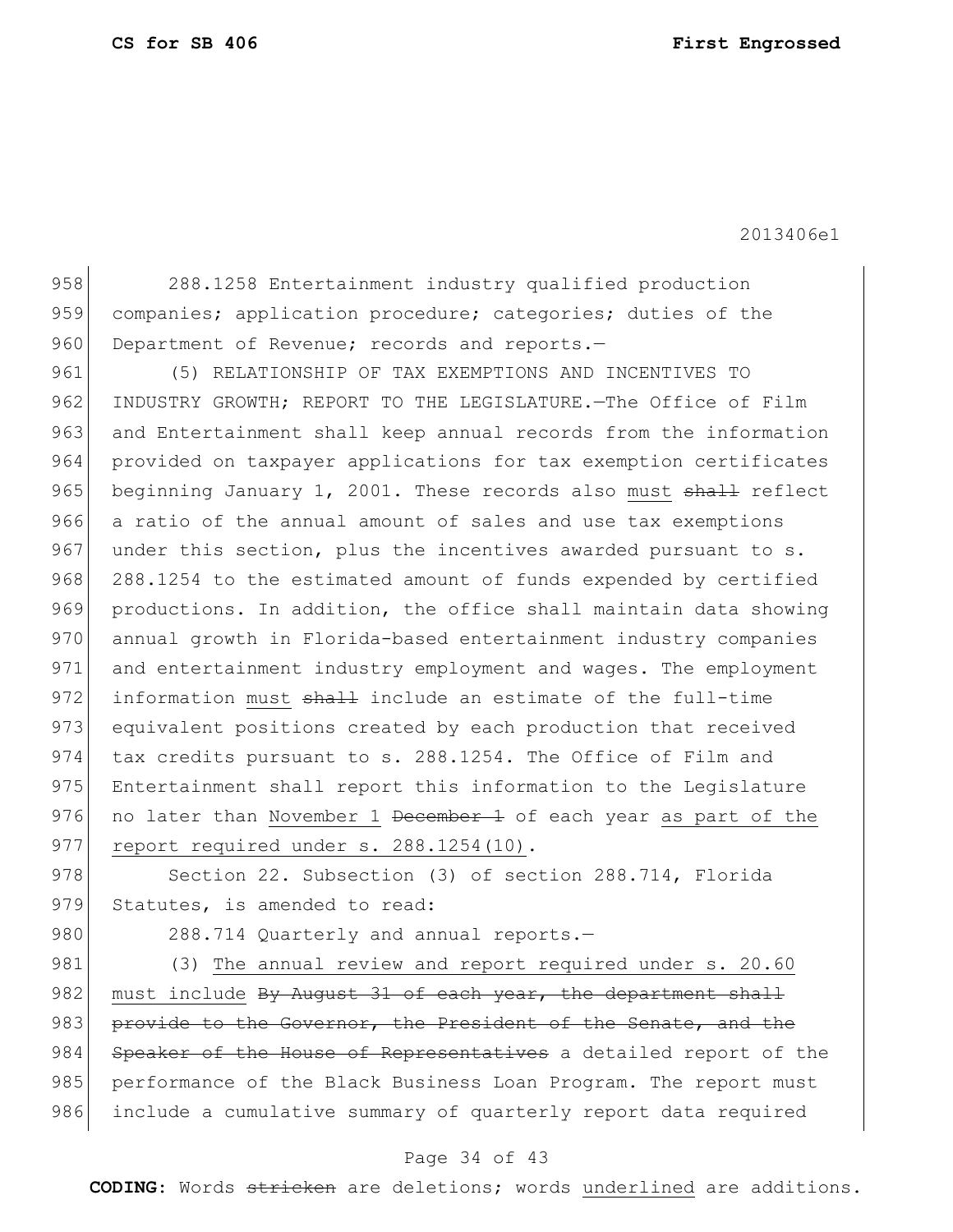2013406e1 987 by subsection (1). 988 Section 23. Section 288.7771, Florida Statutes, is amended 989 to read: 990 288.7771 Annual report of Florida Export Finance 991 Corporation.—The corporation shall annually prepare and submit 992 to Enterprise Florida, Inc., the department for inclusion in its 993 annual report required by s. 288.906,  $s. 288.095$  a complete and 994 detailed report setting forth: 995  $(1)$  The report required in s. 288.776 $(3)$ . 996 (2) Its assets and liabilities at the end of its most 997 recent fiscal year. 998 Section 24. Section 288.903, Florida Statutes, is amended 999 to read: 1000 288.903 Duties of Enterprise Florida, Inc.—Enterprise 1001 Florida, Inc., shall have the following duties: 1002 (1) Responsibly and prudently manage all public and private 1003 funds received, and ensure that the use of such funds is in 1004 accordance with all applicable laws, bylaws, or contractual 1005 requirements. 1006 (2) Administer the entities or programs created pursuant to 1007 part IX of this chapter; ss. 288.9622-288.9624; ss. 288.95155 1008 and 288.9519; and chapter 95-429, Laws of Florida, line 1680Y. 1009 (3) Prepare an annual report pursuant to s. 288.906. 1010 (4) Prepare, in conjunction with the department, and an 1011 annual incentives report pursuant to s. 288.907. 1012  $(5)$  (4) Assist the department with the development of an 1013 annual and a long-range strategic business blueprint for 1014 economic development required in s. 20.60. 1015  $(6)$   $(5)$  In coordination with Workforce Florida, Inc.,

## Page 35 of 43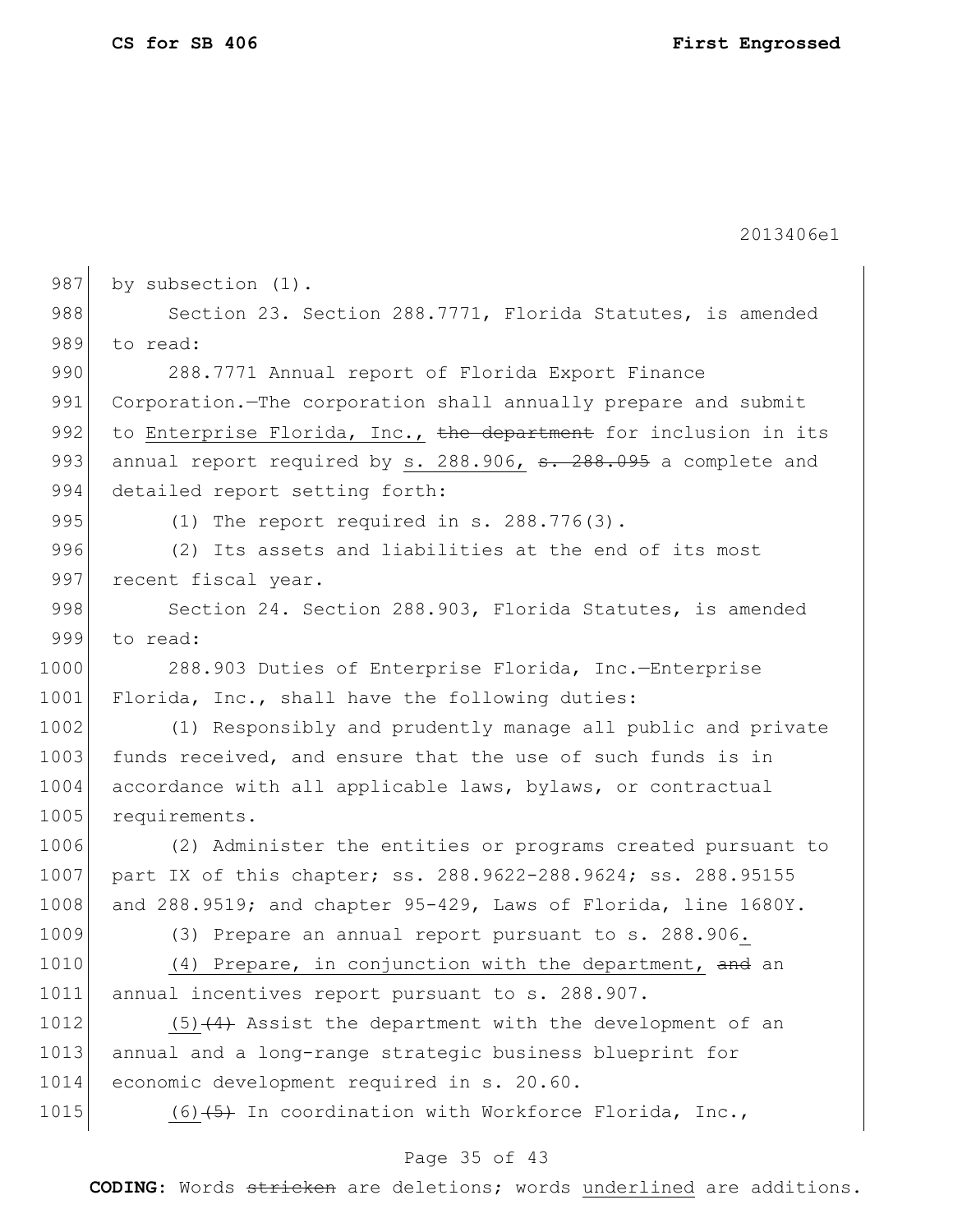1016 identify education and training programs that will ensure 1017 Florida businesses have access to a skilled and competent 1018 workforce necessary to compete successfully in the domestic and 1019 global marketplace. 1020 Section 25. Subsection (6) of section 288.904, Florida 1021 Statutes, is repealed. 1022 Section 26. Subsection (3) is added to section 288.906, 1023 Florida Statutes, to read: 1024 288.906 Annual report of Enterprise Florida, Inc., and its 1025 divisions; audits.-1026 (3) The following reports must be included as supplements 1027 to the detailed report required by this section: 1028 (a) The annual report of the Florida Export Finance 1029 Corporation required under s. 288.7771. 1030 (b) The report on international offices required under s. 1031 288.012. 1032 Section 27. Section 288.907, Florida Statutes, is amended 1033 to read: 1034 288.907 Annual incentives report. 1035  $(1)$  By December 30 of each year, <del>In addition to the annual</del> 1036 report required under s. 288.906, Enterprise Florida, Inc., in 1037 conjunction with the department, by December 30 of each year, 1038 | shall provide the Governor, the President of the Senate, and the 1039 Speaker of the House of Representatives a detailed incentives 1040 report quantifying the economic benefits for all of the economic 1041 development incentive programs marketed by Enterprise Florida, 1042 Inc.  $1043$  (a) The annual incentives report must include: 1044 (1) For each incentive program:

## Page 36 of 43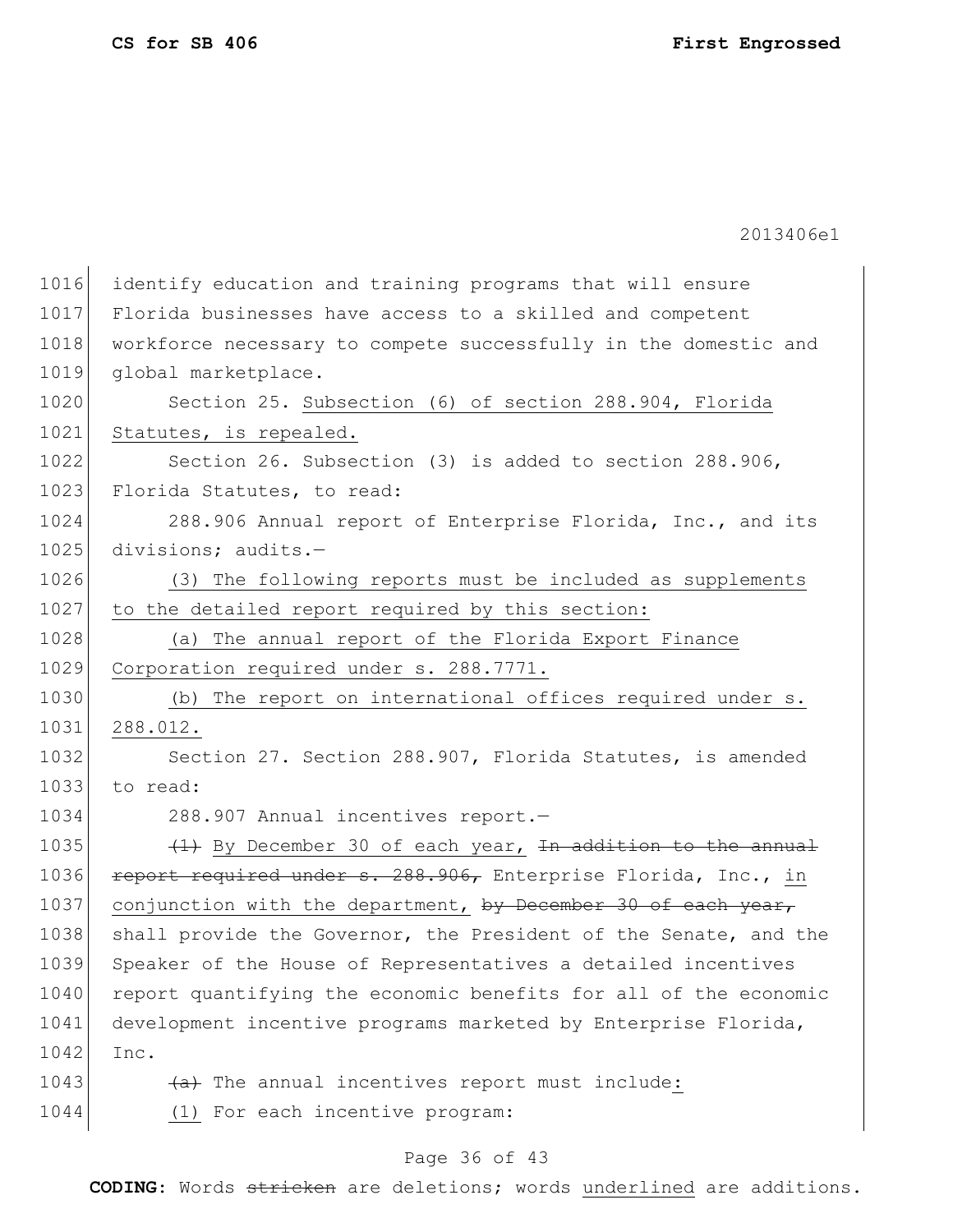2013406e1

1045 (a) $\pm$ . A brief description of the incentive program. 1046 (b)  $2$ . The amount of awards granted, by year, since 1047 inception and the annual amount actually transferred from the 1048 state treasury to businesses or for the benefit of businesses 1049 for each of the previous 3 years. 1050 3. The economic benefits, as defined in s. 288.005, based 1051 on the actual amount of private capital invested, actual number 1052 of jobs created, and actual wages paid for incentive agreements 1053 completed during the previous 3 years.  $1054$  (c) 4. The report shall also include The actual amount of 1055 private capital invested, actual number of jobs created, and 1056 actual wages paid for incentive agreements completed during the 1057 previous 3 years for each target industry sector. 1058 (2) $(b)$  For projects completed during the previous state 1059 fiscal year, the report must include: 1060 (a) $\frac{1}{1}$ . The number of economic development incentive 1061 applications received. 1062 (b)  $2$ . The number of recommendations made to the department 1063 by Enterprise Florida, Inc., including the number recommended 1064 for approval and the number recommended for denial. 1065 (c)  $\frac{3}{2}$ . The number of final decisions issued by the 1066 department for approval and for denial. 1067 (d)  $4$ . The projects for which a tax refund, tax credit, or 1068 cash grant agreement was executed, identifying for each project: 1069 1.a. The number of jobs committed to be created. 1070  $\vert$  2.b. The amount of capital investments committed to be 1071 made. 1072  $\sim$  3.e. The annual average wage committed to be paid. 1073 4.<del>d.</del> The amount of state economic development incentives

## Page 37 of 43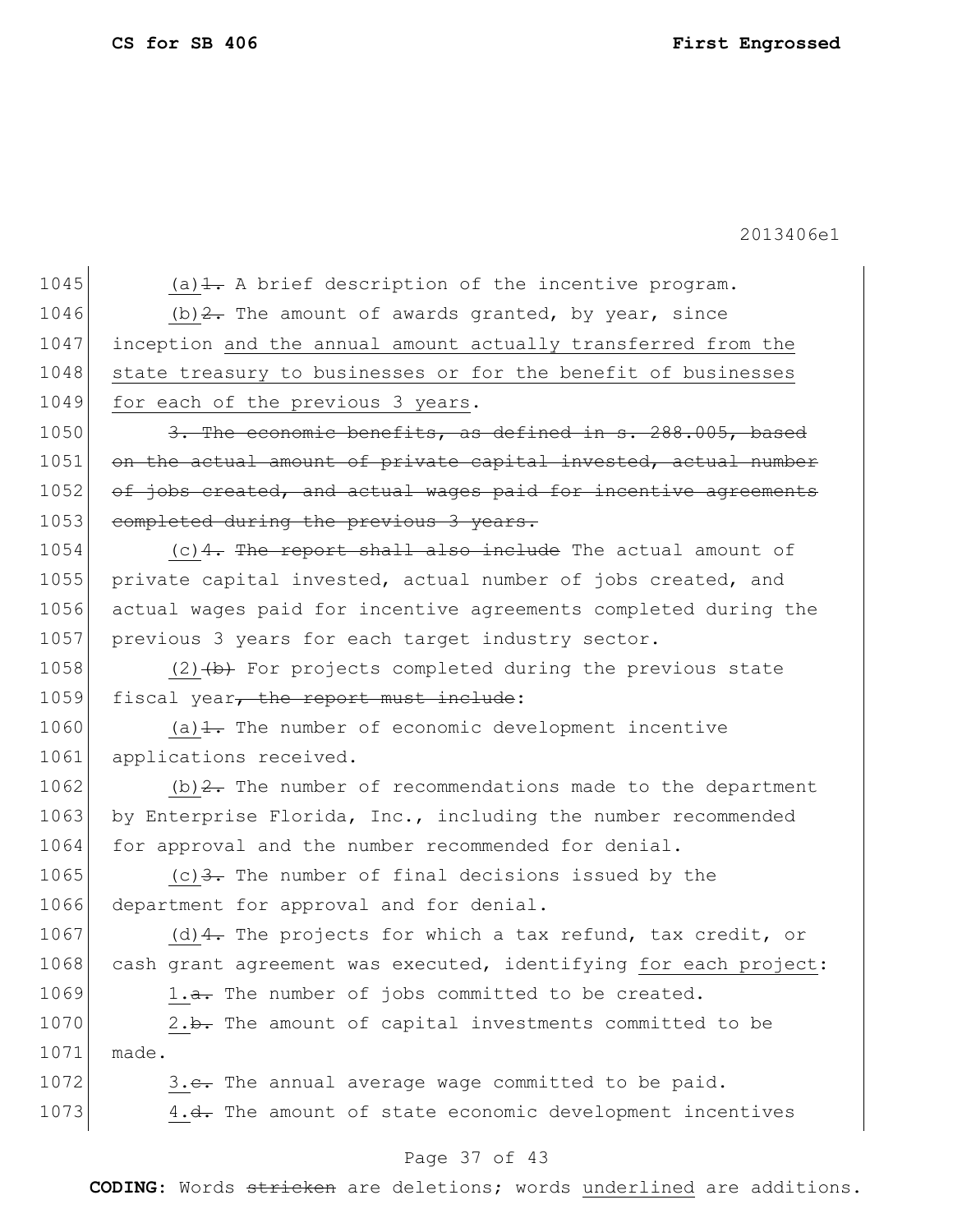1074 committed to the project from each incentive program under the 1075 project's terms of agreement with the Department of Economic 1076 Opportunity. 1077 5.e. The amount and type of local matching funds committed 1078 to the project. 1079 (e) Tax refunds paid or other payments made funded out of 1080 the Economic Development Incentives Account for each project. 1081 (f) The types of projects supported. 1082 (3) $\left\langle e\right\rangle$  For economic development projects that received tax 1083 refunds, tax credits, or cash grants under the terms of an 1084 agreement for incentives, the report must identify: 1085 (a) $\pm$  The number of jobs actually created. 1086  $(b)$   $\overline{2}$ . The amount of capital investments actually made. 1087 (c)  $\frac{3}{2}$ . The annual average wage paid. 1088  $(4)$   $(d)$  For a project receiving economic development 1089 incentives approved by the department and receiving federal or 1090 local incentives, the report must include a description of the 1091 federal or local incentives, if available. 1092 (5) (e) The report must state the number of withdrawn or 1093 terminated projects that did not fulfill the terms of their 1094 agreements with the department and, consequently, are not 1095 receiving incentives. 1096 (6) For any agreements signed after July 1, 2010, findings 1097 and recommendations on the efforts of the department to 1098 ascertain the causes of any business's inability to complete its 1099 agreement made under s. 288.106. 1100  $(7)$   $(f)$  The amount report must include an analysis of the 1101 economic benefits, as defined in s. 288.005, of tax refunds, tax 1102 credits, or other payments made to projects locating or

## Page 38 of 43

**CODING**: Words stricken are deletions; words underlined are additions.

2013406e1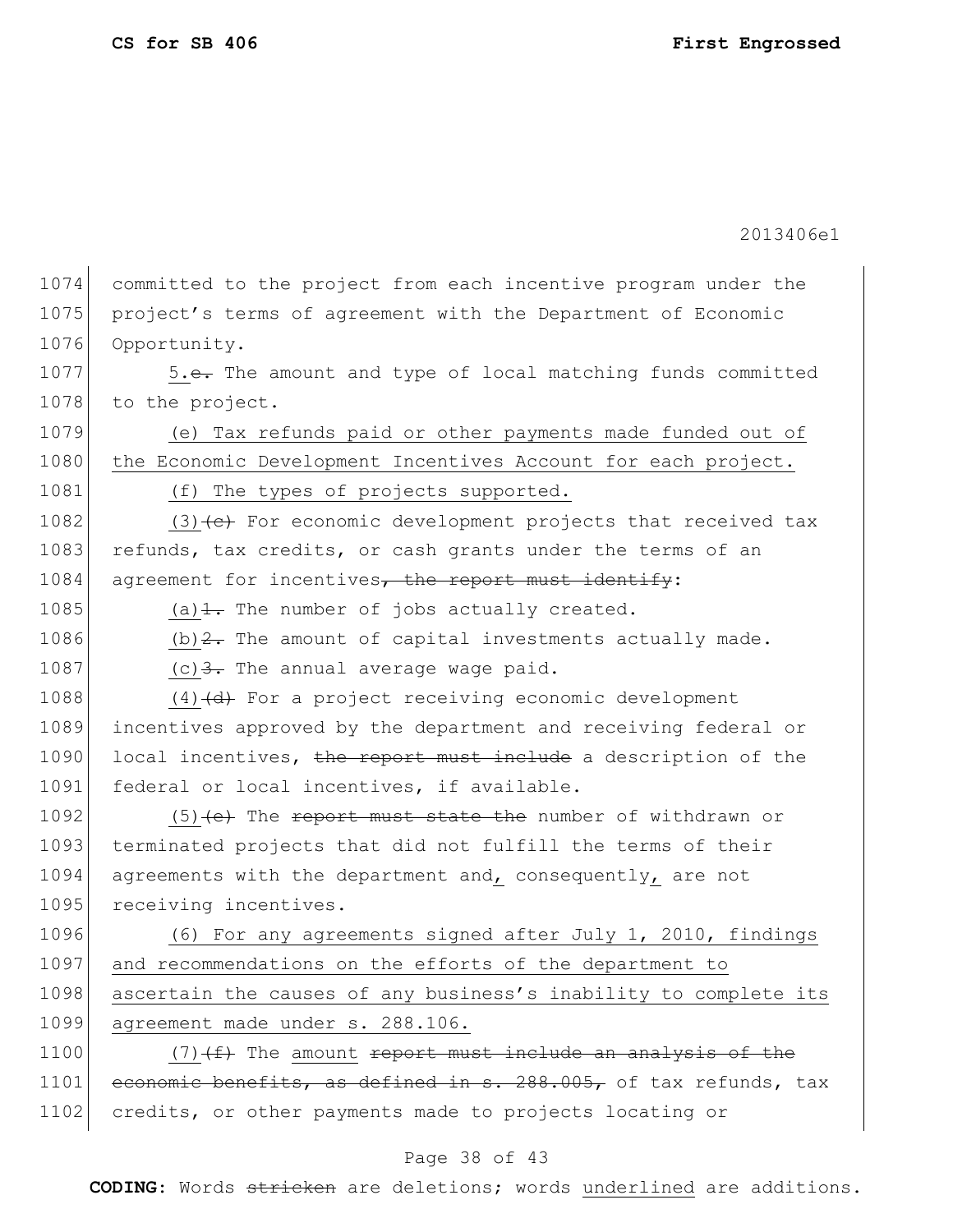| 1103 | expanding in state enterprise zones, rural communities,         |
|------|-----------------------------------------------------------------|
| 1104 | brownfield areas, or distressed urban communities. The report   |
| 1105 | must include a separate analysis of the impact of such tax      |
| 1106 | refunds on state enterprise zones designated under s. 290.0065, |
| 1107 | rural communities, brownfield areas, and distressed urban       |
| 1108 | communities.                                                    |
| 1109 | The name of and tax refund amount for each business<br>(8)      |
| 1110 | that has received a tax refund under s. 288.1045 or s. 288.106  |
| 1111 | during the preceding fiscal year.                               |
| 1112 | $(9)$ $(9)$ An identification of The report must identify the   |
| 1113 | target industry businesses and high-impact businesses.          |
| 1114 | $(10)$ $(h)$ A description of The report must describe the      |
| 1115 | trends relating to business interest in, and usage of, the      |
| 1116 | various incentives, and the number of minority-owned or woman-  |
| 1117 | owned businesses receiving incentives.                          |
| 1118 | $(11)$ $(i)$ An identification of The report must identify      |
| 1119 | incentive programs not used and recommendations for program     |
| 1120 | changes or program elimination utilized.                        |
| 1121 | (12) Information related to the validation of contractor        |
| 1122 | performance required under s. 288.061.                          |
| 1123 | (13) Beginning in 2014, a summation of the activities           |
| 1124 | related to the Florida Space Business Incentives Act.           |
| 1125 | (2) The Division of Strategic Business Development within       |
| 1126 | the department shall assist Enterprise Florida, Inc., in the    |
| 1127 | preparation of the annual incentives report.                    |
| 1128 | Section 28. Subsection (3) of section 288.92, Florida           |
| 1129 | Statutes, is amended to read:                                   |
| 1130 | 288.92 Divisions of Enterprise Florida, Inc.-                   |
| 1131 | (3) By October 15 each year, each division shall draft and      |
|      |                                                                 |

# Page 39 of 43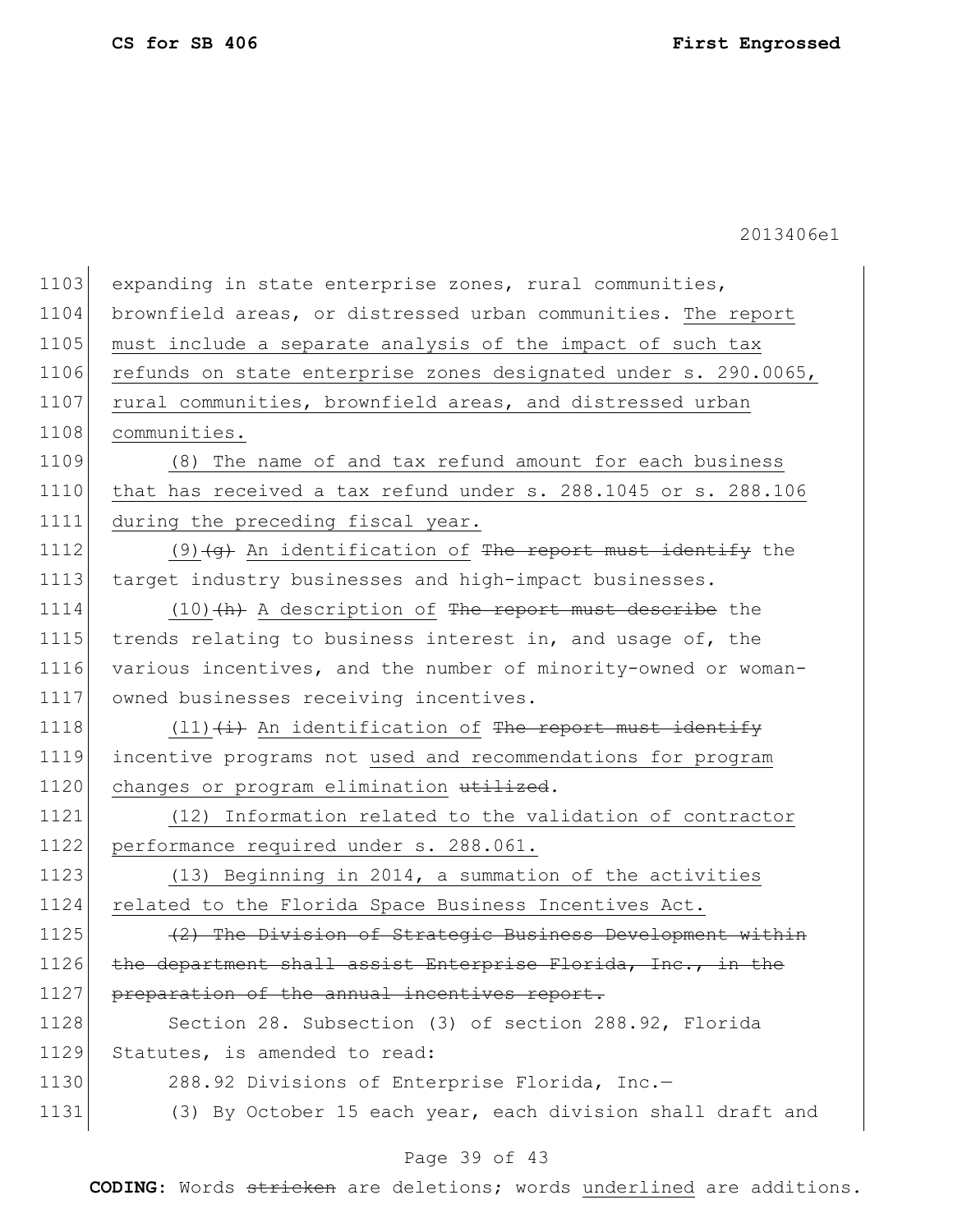1132 submit an annual report that which details the division's 1133 activities during the prior fiscal year and includes any 1134 recommendations for improving current statutes related to the 1135 division's related area. These annual reports shall be included 1136 in the report required under s. 288.906. 1137 Section 29. Subsection (5) of section 288.95155, Florida 1138 Statutes, is amended to read: 1139 288.95155 Florida Small Business Technology Growth 1140 Program.-1141 (5) Enterprise Florida, Inc., shall prepare for inclusion 1142 in the annual report of the department required under s. 288.907 1143 by  $s. 288.095$  a report on the financial status of the program. 1144 The report must specify the assets and liabilities of the 1145 program within the current fiscal year and must include a 1146 portfolio update that lists all of the businesses assisted, the 1147 private dollars leveraged by each business assisted, and the 1148 growth in sales and in employment of each business assisted. 1149 Section 30. Subsection (11) of section 290.0056, Florida 1150 Statutes, is amended to read: 1151 290.0056 Enterprise zone development agency.-1152 (11) Before October 1 <del>December 1</del> of each year, the agency 1153 shall submit to the department for inclusion in the annual 1154 report required under s. 20.60 a complete and detailed written 1155 report setting forth:

1156 (a) Its operations and accomplishments during the fiscal 1157 year.

1158 (b) The accomplishments and progress concerning the 1159 implementation of the strategic plan or measurable goals, and 1160 any updates to the strategic plan or measurable goals.

## Page 40 of 43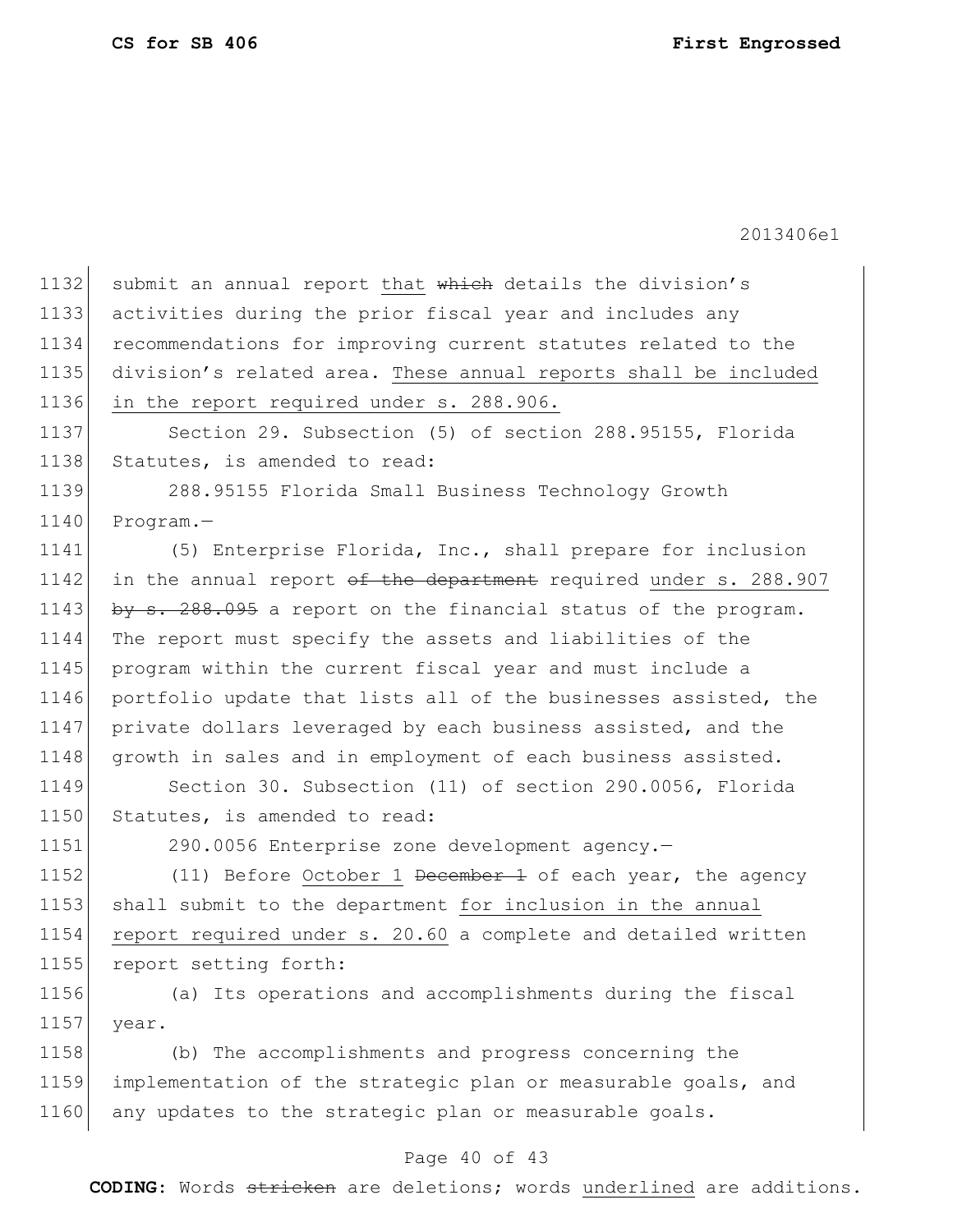2013406e1

1161 (c) The number and type of businesses assisted by the 1162 agency during the fiscal year. 1163 (d) The number of jobs created within the enterprise zone 1164 during the fiscal year. 1165 (e) The usage and revenue impact of state and local 1166 incentives granted during the calendar year. 1167 (f) Any other information required by the department. 1168 Section 31. Section 290.014, Florida Statutes, is amended 1169 to read: 1170 290.014 Annual reports on enterprise zones.-1171 (1) By October 1 February 1 of each year, the Department of 1172 Revenue shall submit an annual report to the department 1173 detailing the usage and revenue impact by county of the state 1174 incentives listed in s. 290.007. 1175 (2) By March 1 of each year, the department shall submit an 1176 annual report to the Governor, the Speaker of the House of 1177 Representatives, and the President of the Senate. The annual 1178 report required under s. 20.60 shall include the information 1179 provided by the Department of Revenue pursuant to subsection (1) 1180 and the information provided by enterprise zone development 1181 agencies pursuant to s. 290.0056. In addition, the report shall 1182 include an analysis of the activities and accomplishments of 1183 each enterprise zone. 1184 Section 32. Subsection (11) of section 331.3051, Florida 1185 Statutes, is amended to read: 1186 331.3051 Duties of Space Florida. - Space Florida shall: 1187 (11) Annually report on its performance with respect to its 1188 business plan, to include finance, spaceport operations, 1189 research and development, workforce development, and education.

## Page 41 of 43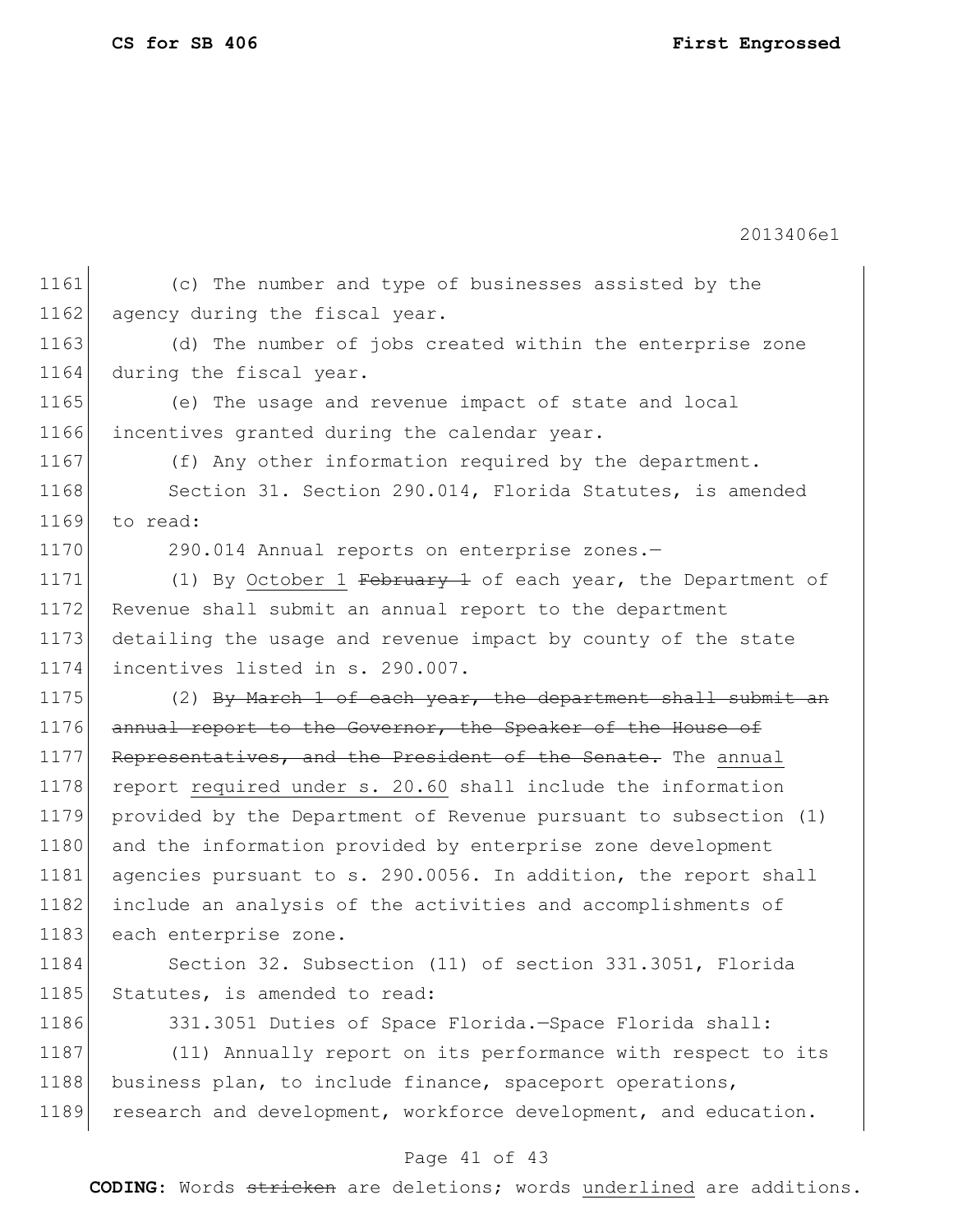$\mathbf{r}$ 

2013406e1

| 1190 | The report shall be submitted to the Governor, the President of  |
|------|------------------------------------------------------------------|
| 1191 | the Senate, and the Speaker of the House of Representatives no   |
| 1192 | later than November 30 September 1 for the prior fiscal year.    |
| 1193 | The annual report must include operations information as         |
| 1194 | required under $s. 331.310(2)$ (e).                              |
| 1195 | Section 33. Paragraph (e) of subsection (2) of section           |
| 1196 | 331.310, Florida Statutes, is amended to read:                   |
| 1197 | 331.310 Powers and duties of the board of directors.-            |
| 1198 | (2) The board of directors shall:                                |
| 1199 | (e) Prepare an annual report of operations as a supplement       |
| 1200 | to the annual report required under s. 331.3051(11). The report  |
| 1201 | must shall include, but not be limited to, a balance sheet, an   |
| 1202 | income statement, a statement of changes in financial position,  |
| 1203 | a reconciliation of changes in equity accounts, a summary of     |
| 1204 | significant accounting principles, the auditor's report, a       |
| 1205 | summary of the status of existing and proposed bonding projects, |
| 1206 | comments from management about the year's business, and          |
| 1207 | prospects for the next year, which shall be submitted each year  |
| 1208 | by November 30 to the Governor, the President of the Senate, the |
| 1209 | Speaker of the House of Representatives, the minority leader of  |
| 1210 | the Senate, and the minority leader of the House of              |
| 1211 | Representatives.                                                 |
| 1212 | Section 34. Subsection (4) of section 446.50, Florida            |
| 1213 | Statutes, is amended to read:                                    |
| 1214 | 446.50 Displaced homemakers; multiservice programs; report       |
| 1215 | to the Legislature; Displaced Homemaker Trust Fund created.-     |
| 1216 | $(4)$ STATE PLAN. -                                              |
| 1217 | (a) The Department of Economic Opportunity shall include in      |
| 1218 | the annual report required under s. 20.60 a develop a 3-year     |

# Page 42 of 43